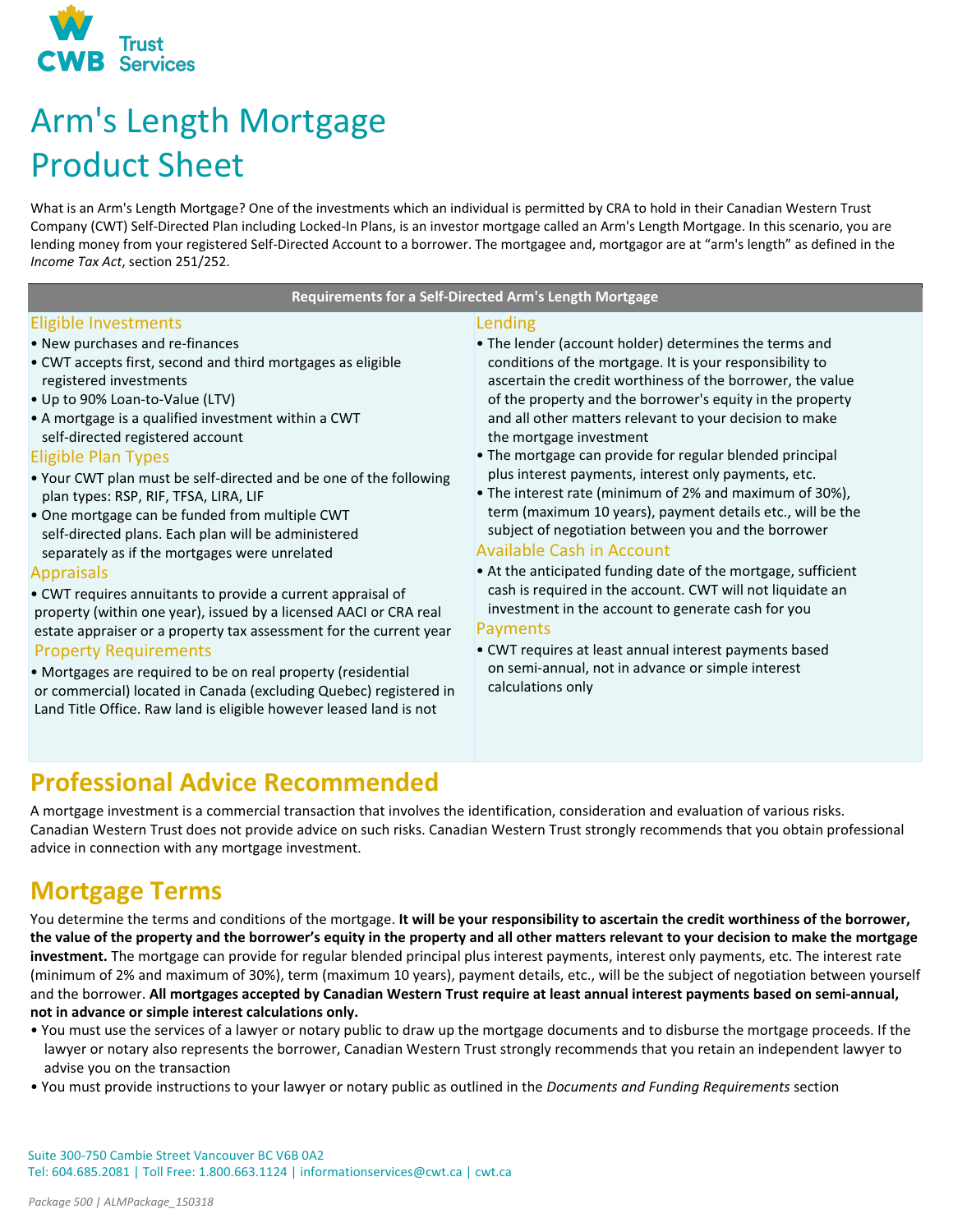# **RRSP/RRIF Qualifications**

An Arm's Length Mortgage will be a qualified investment for your RRSP/RRIF if the mortgage is on real property (residential or commercial) located in Canada excluding Quebec, where the lender is at arm's length from the mortgagor/borrower.

The following are not qualified investments for RRSPs and RRIFs, however may be used as additional security to a standard mortgage charge on real property:

- Chattel mortgages (charges on mobile homes, boats, etc.)
- Agreements for sale
- Collateral security such as security agreements
- Promissory Notes

Canadian Western Trust will only accept investments in first, second and third mortgages.

Canadian Western Trust will not accept a mortgage for a self-directed RRSP or RRIF unless the annuitant signs Canadian Western Trust's *Investing in an Arm's Length Mortgage* declaration stating that the annuitant and the mortgagor (borrower) are "at arm's length" for the purposes of the *Income Tax Act*. If you have any direct or indirect connection or relationship with the mortgagor, Canadian Western Trust recommends that you obtain professional advice as to whether you deal at arm's length with the mortgagor for the purposes of the *Income Tax Act*.

*Income Tax Act* regulations state that a mortgage is a qualified investment for an RRSP or RRIF only if the property value at least equals the total amount of the RRSP/RRIF mortgage and all prior mortgages and charges.

#### **Canadian Western Trust will only accept mortgage investments that have a total loan to value on all encumbrances that is less than 90% maximum.**

Although Canadian Western Trust has no responsibility to determine whether a mortgage is a qualified investment for your RRSP or RRIF, it reserves the right at its sole discretion to refuse to accept any mortgage if it is not satisfied that the mortgage is a qualified investment or for any other reason.

Canadian Western Trust does not accept mortgages on leasehold properties, Demand Mortgages, Reciprocal Mortgages, Mortgages of Lease or mortgages in foreclosure or involved in legal action or in arrears.

## **Mortgage Administration**

Canadian Western Trust, as trustee of your RRSP/RRIF, will be responsible for:

• Crediting payments received by Canadian Western Trust to your RRSP/RRIF

You are responsible for:

- All mortgage underwriting and credit adjudication for the mortgage investment
- Seeking the appropriate professional advice to ensure the mortgage investment is a suitable investment for your particular situation, risk tolerance and investment time horizon
- Negotiating the terms of the mortgage transaction
- Instructing your lawyer or notary to prepare the mortgage (or transfer of mortgage) documents and informing your lawyer or notary of Canadian Western Trust's requirements
- Ensuring that the mortgage is properly prepared, signed and registered with the correct priority and that all the mutually agreed upon arrangements of the mortgage are clearly defined
- Ensure that a duplicate copy of the registered executed mortgage or registered executed assignment of mortgage document is provided to Canadian Western Trust within 30 days of the funding
- Ensuring that mortgage payments are made directly to Canadian Western Trust
- Collecting payments in arrears
- Commencing foreclosure actions or other proceedings necessary to recover monies owed
- Ensuring that the property is adequately and properly insured at all times
- Providing Canadian Western Trust with all documentation requested
- Providing approved payout statement to Canadian Western Trust (see Payout Statement form included in this package)

Please Note: It is your responsibility to conduct all communications with the borrower. You should clearly advise the borrower how to contact you (or your agent/broker) for any information about the mortgage, handling of dishonored payments and payout statements.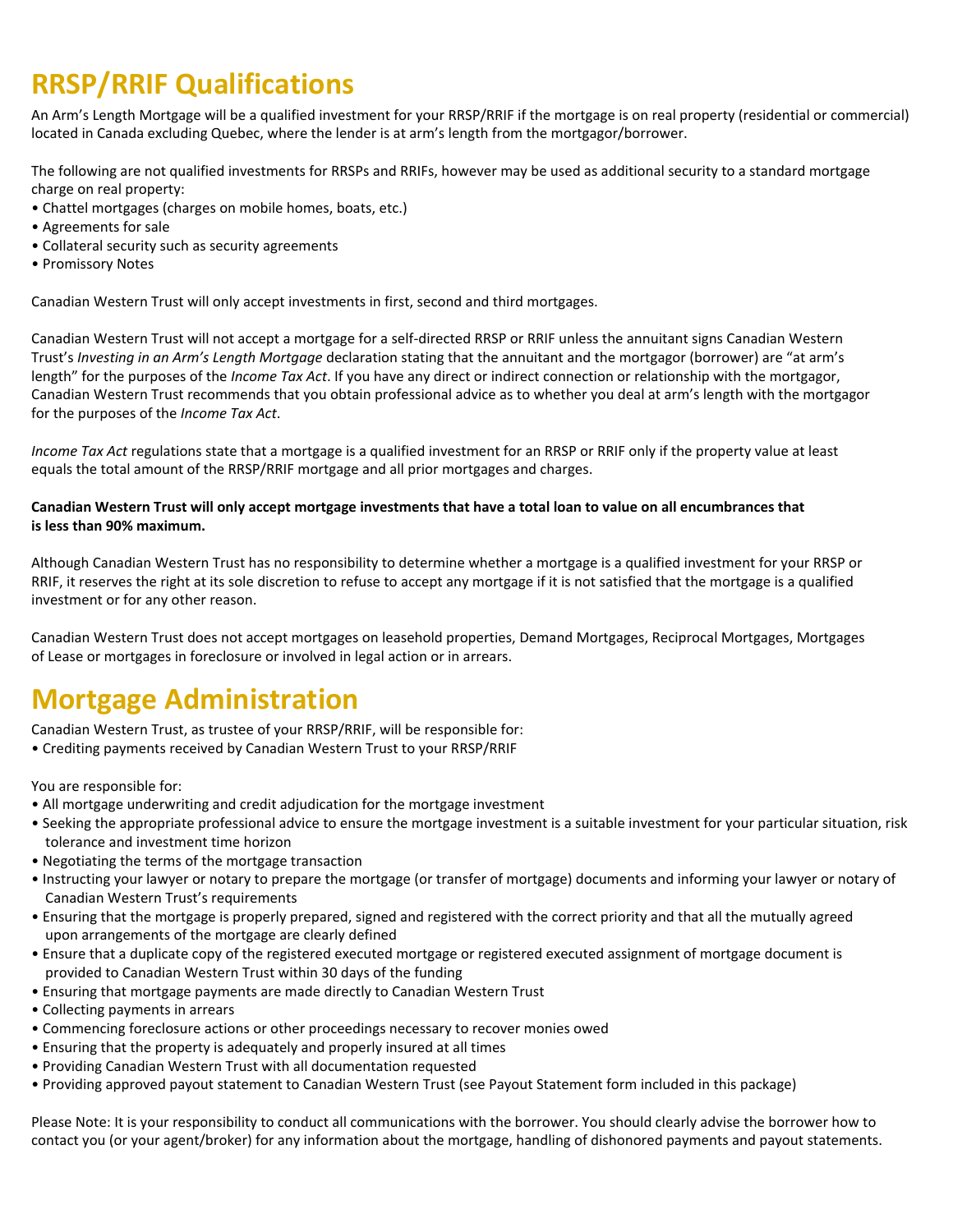# **Documentation and Funding Requirements**

You must have a Self-Directed Plan with Canadian Western Trust and have sufficient cash on hand to fund the mortgage and any associated fees. If the assets in the plan are in investments such as term deposits, bonds, mutual funds, stocks, etc., you will have to redeem or sell prior to the funding date of the mortgage.

You must retain a lawyer or notary public to prepare the mortgage (or transfer of mortgage) documents and to disburse the mortgage proceeds. Your lawyer or notary public must request funds from us at least 2 business days prior to funding. The request should be faxed to 604.699.4900 or emailed to investor.mortgages@cwt.ca.

Funding Requirements:

- Evidence signed by you that the lawyer or notary public has authority to make the request on your behalf
- An *Investing in an Arm's Length Mortgage* declaration in our standard form signed by you
- Details of the funding date and the amount required
- If the borrower is a company, a company search showing directors/officers of the company or a corporate resolution stating same is required
- A Canadian Western Trust *Pre-Authorized Debit Agreement* with a void cheque attached for monthly payments
- A signed copy of the mortgage (or transfer of mortgage) showing the mortgagee as:

Canadian Western Trust Company (Incorporation No. A46845) In trust for RRSP (or RRIF) Account # Suite 300 – 750 Cambie Street, Vancouver, BC V6B 0A2

- CWT requires annuitants to provide an appraisal of property no more than twelve months old, issued by a licensed real estate appraiser [two designations that we would be looking for are AACI (Accredited Appraiser Canadian Institute) or CRA (Canadian Residential Appraiser)], OR, a property tax assessment for the property for the current year. The appraisal must state that it has been prepared for either the borrower or CWT
- An undertaking by the lawyer or notary public to provide our office with a copy of the mortgage (or transfer of mortgage) showing registration particulars and a title search or state of title certificate showing the registration of the mortgage (or transfer of mortgage), within 30 days of funding. **Failure to provide the registered executed documents may result in the mortgage being considered a non-qualified investment and potentially being removed from the registered plan which would be a taxable event**
- Evidence of insurance coverage showing Canadian Western Trust as loss payee
- Confirmation from lawyer of total mortgage charges **including all prior encumbrances**
- For Mortgages in British Columbia, BC Land Titles office requires a copy of the Declaration of Trust signed by the annuitant of the plan. The signed Declaration of Trust is to be submitted along with the mortgage registration documents by your lawyer to BC Land Titles, a copy of this form is included in this package
- Other information may be requested of you or your lawyer or notary as required

On a best effort basis, and upon receipt of all required documentation, we will release funds within 2 business days.

Please Note: We will prepare a cheque for pickup from our office at Suite 300 – 750 Cambie Street, Vancouver, British Columbia. If your lawyer has a Canadian Western Bank account the deposit can be made directly to their account, hence account information is to be provided at time of funding. Canadian Western Trust will levy a charge of \$25.00 if it is asked to make courier arrangements.

# **Mortgage Renewals**

When your mortgage investment matures, as noted on the mortgage document filed at the Land Titles Office, a mortgage renewal must be executed by the annuitant and mortgagor and a copy forwarded to Canadian Western Trust for our files. This will also ensure the correct interest rate and new maturity date is reflected on your statements. For your convenience, we have a Mortgage Renewal form attached in this package.

# **Transfer of Existing Mortgage**

In addition to funding new mortgages, your RRSP/RRIF may purchase all or part of an existing mortgage, including an Arm's Length Mortgage held by you outside of your RRSP or RRIF that is a qualified RRSP/RRIF investment. The services of a lawyer or notary public to draw up the transfer of mortgage documents is required. The same requirements will apply as a new funding (see above requirements).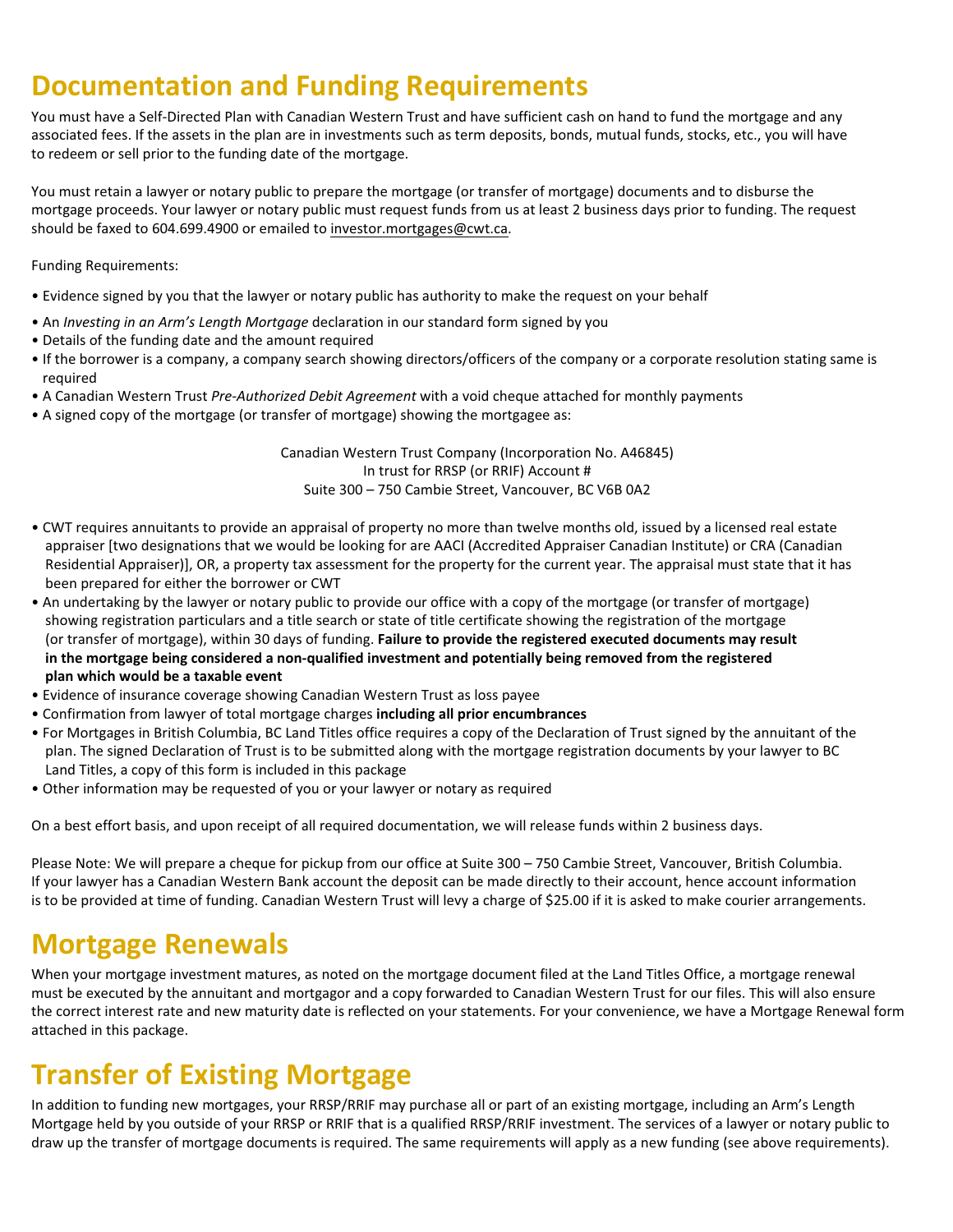CWT will require a completed and signed *Investing in an Arm's Length Mortgage* declaration, acknowledgement of all prior encumbrances, a current appraisal/tax assessment and the mortgage must be in good standing, maximum loan to value cannot exceed 90%. The lawyer or notary public will follow the Canadian Western Trust *Documentation and Funding Requirements* set out above. If the lawyer or notary also represents the transferor, Canadian Western Trust strongly recommends that you retain an independent lawyer to advise you on the transaction.

Your lawyer or notary public must draw a transfer of mortgage document which will transfer the mortgage (or portion of the mortgage) from the current mortgagee to Canadian Western Trust. It must be executed by the current mortgagee and registered in a Land Title Office.

In addition, if you are the lender under an Arm's Length Mortgage held outside of your RRSP/RRIF, you may sell all or part of that mortgage to your RRSP/RRIF for its **Fair Market Value** supported by an appraisal.

# **In Kind Contributions of an Arm's Length Mortgage**

RRSP contributions can be made to your plan by transferring an existing investment (called an "in kind contribution") to the plan.

If you hold an Arm's Length Mortgage that is a qualified RRSP investment, you may contribute all or part of that mortgage to your RRSP, and receive a contribution receipt for the **Fair Market Value** supported by an appraisal.

You must use the services of a lawyer or notary public to draw up the transfer of mortgage documents. The same Canadian Western Trust *Documentation and Funding Requirements* as set out above is required to be met and followed by your lawyer or notary.

# **RRSP/RRIF Transfers of Arm's Length Mortgages**

If you hold an Arm's Length Mortgage in another RRSP/RRIF with another bank or trust company, you may transfer your whole plan or a specific mortgage in that plan to a new plan with Canadian Western Trust. To transfer your registered plan and Arm's Length Mortgage the following is required:

- If an existing Canadian Western Trust Plan is not open, complete the Canadian Western Trust *New Account Application Form* and forward it to our office
- Complete a *Transfer Authorization for Registered Investments* form indicating that the mortgage is to be transferred in kind and is current and in good standing (i.e. not in foreclosure). A copy of asset listing from the relinquishing institution showing this asset is to be attached
- The same funding documents as listed in the *Documentation and Funding Requirements* section above, i.e. completed and signed *Investing in an Arm's Length Mortgage* declaration, appraisal/tax assessment, confirmation of prior encumbrances, etc.
- The services of a notary or lawyer are required to draw the transfer of mortgage from the current trustee to Canadian Western Trust Company
- The transfer document must be executed by the current trustee and registered in a land titles office
- Your lawyer or notary must follow the Canadian Western Trust *Documentation and Funding Requirements* outlined above, to the extent that they are applicable in the *Documentation and Funding Requirements* section

# **Mortgage Payments**

The mortgage payments must be credited to the RRSP/RRIF. There are two ways this can be done:

- 1. By Pre-Authorized Debit (PAD), deducting the payment directly from the borrower's bank account and credit the payment to your RRSP/RRIF. A PAD is required for any mortgages with monthly payments. You must use Canadian Western Trust's Pre-Authorized Debit Agreement form completed in full and signed by the bank account holders, along with a void cheque from the Mortgagor's bank account. Please note, Canadian Western Trust will require at least 5 business days to cancel a PAD. In the event of a payout, it is advisable to have the mortgagor place a stop payment at their bank as a precaution. We do not automatically cancel PADs upon receipt of a payout statement unless instructed to do so by the lender at least 5 business days before the next payment. There will be a 10 day hold on all payments where a PAD was not stopped at the time of payout and needs to be returned to the Mortgagor. Should there be any returned payments, your account will be charged our Returned Payment Fee and you will be advised of the NSF by mail/fax.
- 2. If you use the services of a mortgage company, they may collect the payment on your behalf, by way of cheque or pre-authorized debit and then forward to Canadian Western Trust

In the case of a shared mortgage, a schedule of the specific payments to each plan is to be attached to the cheque. Canadian Western Trust does not accept post-dated cheques. In compliance with the *Income Tax Act*, only cheques payable to Canadian Western Trust, drawn on the mortgagor's bank account, will be processed to the plan.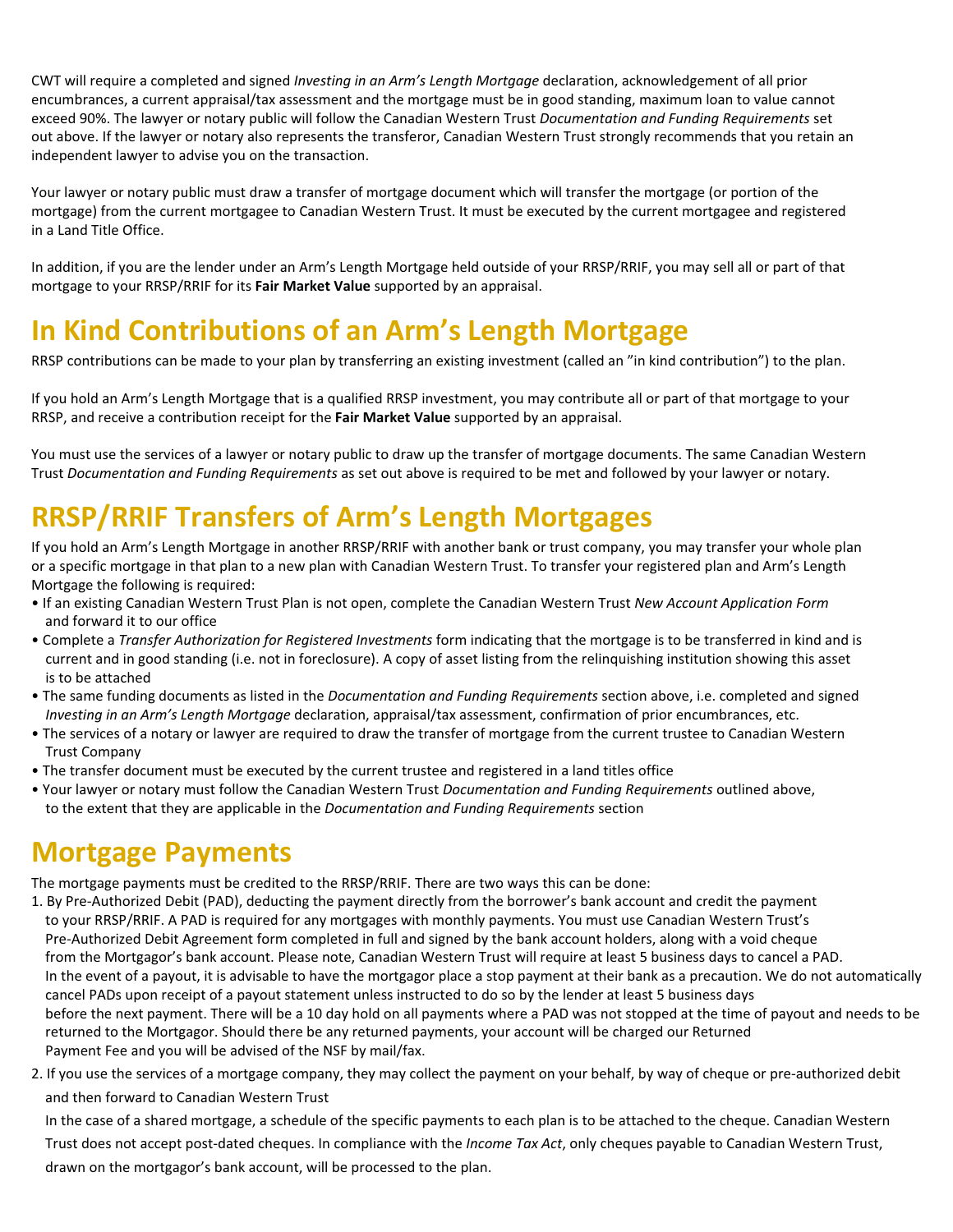### **Insurance**

Please ensure that the Property Insurance Policy shows the loss payable as follows:

Canadian Western Trust ITF # C/O: Your Name and Company Address

A copy of the insurance policy should be sent to you so that you will be able to ensure that the property is adequately insured at all times. The annuitant should provide Canadian Western Trust with a copy of the current insurance for our files.

# **Payouts/Discharges**

Upon receipt of a request for a payout, from the mortgagor or his lawyer or notary, Canadian Western Trust will request a written payout statement from you the annuitant. We will not process a payout cheque until you have approved **the payout amount and provided us with a prepared discharge of mortgage for execution by CWT.**

**Reminder: If the borrower is paying by PAD, we need 5 business days advance notice to cancel a scheduled PAD payment.** 

## **Mortgage Arrears, Foreclosure and Legal Action**

You are ultimately responsible to monitor all payments, collections of arrear payments and initiation of legal proceedings in order to protect your mortgage investment. As Canadian Western Trust Company (the "Trustee") is the legal mortgagee under RRSP/RRIF mortgages, foreclosure actions must be commenced in the name of the Trustee. **However, the decision to foreclose should be made by the annuitant and not the Trustee. We strongly suggest you seek the appropriate legal advice before proceeding.** If foreclosure action is taken against a mortgagor, Canadian Western Trust will, upon request, give written authorization to the annuitant's lawyer to proceed on our behalf. Canadian Western Trust must receive a copy of all legal documents for our file. Upon sale of the property, all proceeds are required to be returned to the RRSP/RRIF and are to come directly from the lawyer who is disbursing funds received from the courts. The annuitant is solely responsible for retaining his or her own lawyer, who will act on their behalf, and for payment of all expenses of the enforcement process.

If the automatic payments are affected by the foreclosure or if said mortgage is the sole asset held in a Self-Directed Account, the pre-authorized debit process will be terminated.

Your registered plan and Canadian Western Trust may also be named in other legal proceedings due your mortgage investment on a property, such as foreclosure proceedings initiated by another mortgage holder. The annuitant is solely responsible for retaining his or her own lawyer, who will act on the behalf of the registered plan and Canadian Western Trust, as well as responsible for any associated costs to defend or enforce your mortgage investment. You also agree to indemnify and save harmless Canadian Western Trust from any and all suits, claims, costs or actions resulting from you investing your registered funds in the Arm's Length Mortgage, as well as all costs incurred by Canadian Western Trust either to defend itself from any such suits, claims, costs or actions or to enforce this indemnity.

### **Fees**

Canadian Western Trust charges a one-time mortgage setup fee, due at time of funding, and an annual mortgage holding fee. Annual mortgage holding fees are charged annually in arrears at the beginning of the anniversary month of your plan. The holding fees are charged individually per plan, per mortgage. For mortgages with multiple lenders, each lender will be charged an annual holding fee for that particular mortgage. Holding fees are pro-rated as per the following schedule after the annual anniversary date of the plan: 0-30 days no fee, 31–90 days 50% of fee, 91+ days full holding fee. At the end of the mortgage term, a renewal or discharge fee will also be applied to the account depending on your course of action with the borrower. Other fees may apply.

Please refer to our current *Fee Schedule* at the end of this package for a listing of all our current fees.

## **Forms**

We have attached a supply of our most commonly used forms for your convenience.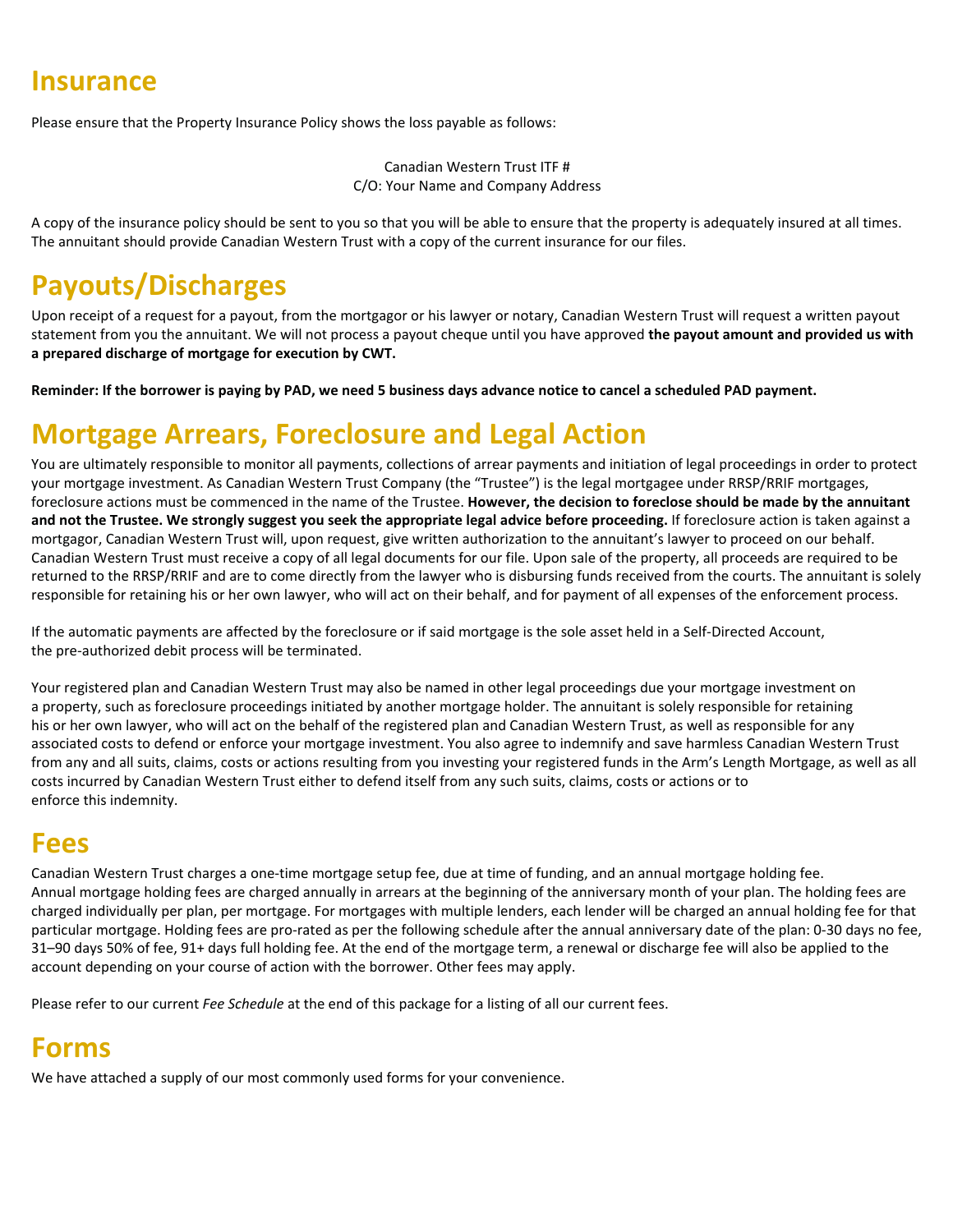# Arm's Length Mortgage

# **Contents**

| Investing in an Arm's Length Mortgage                                                                                                   | 7  |
|-----------------------------------------------------------------------------------------------------------------------------------------|----|
| Arm's Length Mortgage Pre-Authorized Debit Agreement                                                                                    | 9  |
| <b>Declaration of Trust</b>                                                                                                             | 10 |
| Arm's Length Mortgage Investment Authorization<br>and Acknowledgement Form                                                              | 17 |
| Solicitor's Certificate of Disclosure and<br><b>Undertaking Regarding Arm's Length Mortgages</b><br>as Investments in a Registered Plan | 18 |
| Arm's Length Mortgage Renewal                                                                                                           | 19 |
| Arm's Length Mortgage Pay-Out Statement                                                                                                 | 20 |
| Law Firm Consent Example                                                                                                                | 21 |
| <b>Fee Schedule</b>                                                                                                                     | 22 |

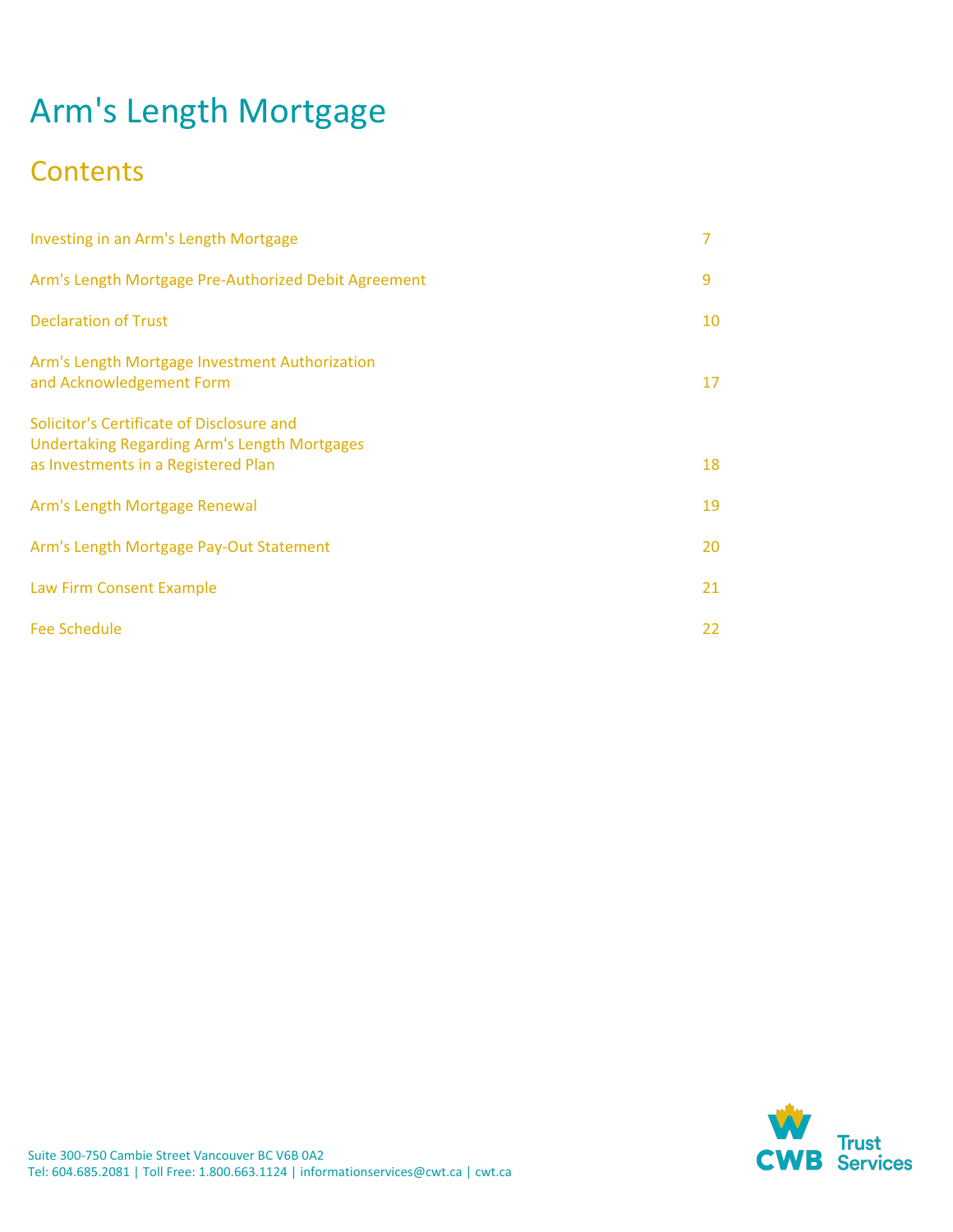# INVESTING IN AN ARM'S LENGTH MORTGAGE

(Authorization Letter) (Arm's Length Declaration)

| Section 1: Client Information                                                                                                   |                                                                                                                                                                             |
|---------------------------------------------------------------------------------------------------------------------------------|-----------------------------------------------------------------------------------------------------------------------------------------------------------------------------|
|                                                                                                                                 |                                                                                                                                                                             |
| <b>Annuitant Name</b>                                                                                                           | <b>SIN</b>                                                                                                                                                                  |
| Address                                                                                                                         | Plan Number                                                                                                                                                                 |
| I hereby authorize Canadian Western Trust as trustee under the Plan to lend out the assets of the Plan, by way of a registered: |                                                                                                                                                                             |
| $\Box$ First<br>$\Box$ Second<br>$\Box$ Third                                                                                   |                                                                                                                                                                             |
| real property in Canada, the sum of \$                                                                                          | and that this mortgage does not exceed the Canadian Western Trust standard 30% maximum annual return, mortgage (the "Mortgage" over<br>held in the Plan to the "Mortgagor": |
| I hereby authorize Canadian Western Trust to release the mortgage proceeds to my lawyer/notary:                                 |                                                                                                                                                                             |
|                                                                                                                                 | "in trust".                                                                                                                                                                 |
| I do solemnly declare that:                                                                                                     |                                                                                                                                                                             |

- I am the annuitant under the Plan
- I am not the Mortgagor
- I deal at arm's length with the Mortgagor for the purposes of the Income Tax Act (Canada)
- If the borrower is a company, I do not own a controlling interest in the company
- If the borrower is a company, I am not related by blood, marriage or adoption to any of the individuals who own a controlling interest in the company

Note to Annuitant: Whether you and the Mortgagor deal at "arm's length" for the purposes of the Income Tax Act, if you have any direct or indirect connection or relationship with the Mortgagor, Canadian Western Trust recommends that you obtain professional advice as to whether you and the Mortgagor deal at arm's length for the purposes of the Income Tax Act.

I acknowledge that CWT is not in the business of providing investment advice or direction with respect to the purchase of any security and has undertaken no due diligence and made no determination whatsoever as to whether the Arm's Length Mortgage is qualified as an investment for registered plans under applicable Canadian Income Tax Legislation or is a suitable investment for myself, such matters being the responsibility of the Annuitant's professional advisors;

I acknowledge that the purchase of the Arm's Length Mortgage may be a high risk investment and that I am aware that in directing CWT to purchase the Arm's Length Mortgage on my behalf, I may be at risk of losing all of the money invested in such purchase.

I agree to indemnify and save harmless CWT from any and all suits, claims, costs or actions resulting from my investing my RRSP/RRIF funds in the above mentioned Arm's Length Mortgage, as well as all costs incurred by CWT either to defend itself from any such suits, claims, costs or actions or to enforce this indemnity.

I hereby certify that the mortgagor is a party with whom I deal at arm's length and that the mortgage complies as defined by the Income Tax Act.



Suite 300-750 Cambie Street Vancouver BC V6B 0A2 Tel: 604.685.2081 | Toll Free: 1.800.663.1124 | informationservices@cwt.ca | cwt.ca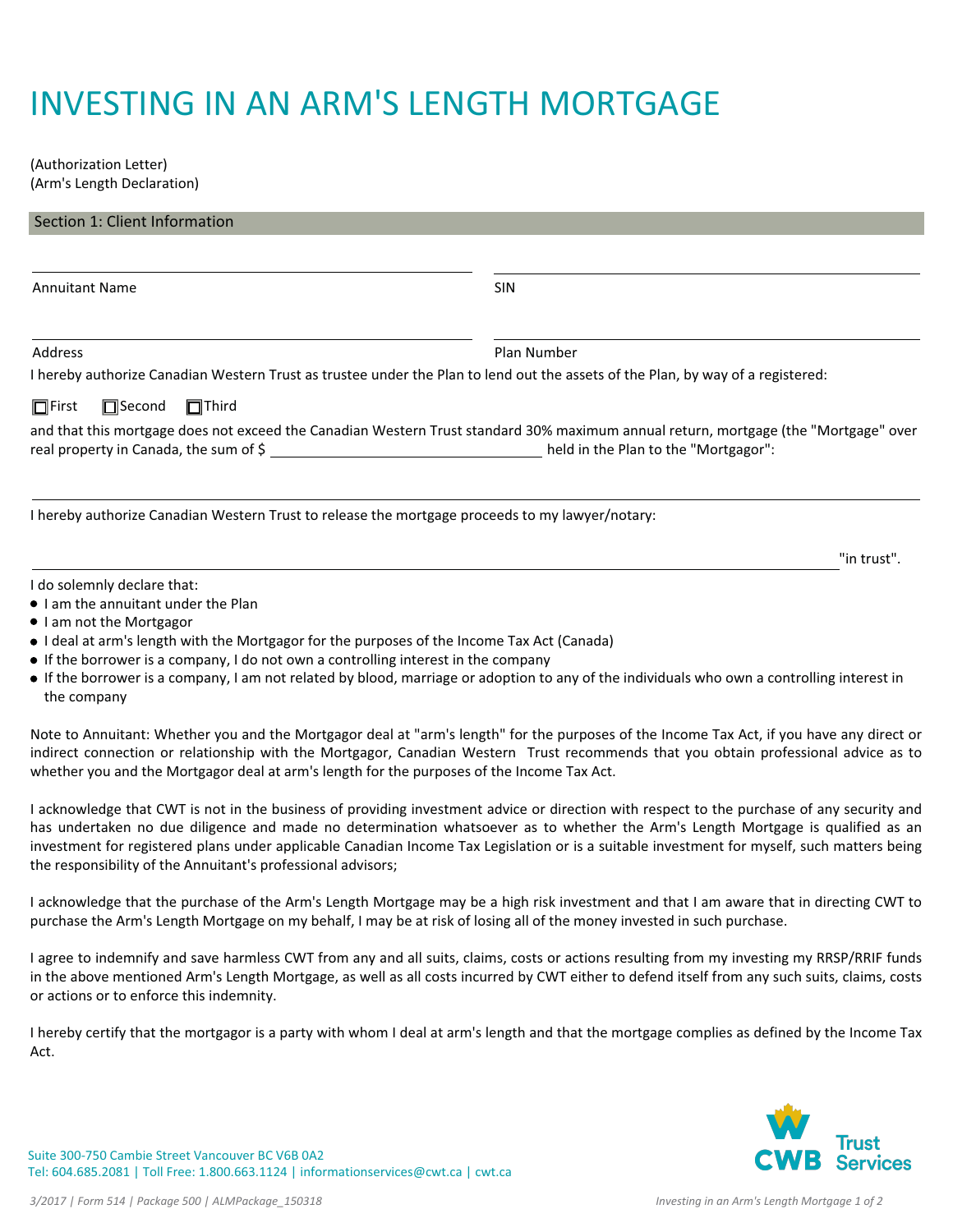| Section 2: Account Information                             |                                    |                                       |                                           |                 |
|------------------------------------------------------------|------------------------------------|---------------------------------------|-------------------------------------------|-----------------|
|                                                            |                                    |                                       |                                           |                 |
| Registered Plan Account Number                             | Mortgagor(s)                       |                                       |                                           |                 |
| <b>Property Address</b>                                    |                                    |                                       |                                           |                 |
| Face Value of Mortgage (if different from amount advanced) |                                    | Discount Amount                       | Is this discount amount prepaid interest? |                 |
| Interest Rate Percentage                                   | <b>Interest Calculation Method</b> |                                       |                                           |                 |
| Term of Mortgage (10 year maximum)                         |                                    | Amortization Period (25 year maximum) |                                           | □ Interest Only |

| <b>Payment Amount</b>                    | <b>Payment Frequency</b> |                      | Mortgage Position: □ First □ Second □ Third |
|------------------------------------------|--------------------------|----------------------|---------------------------------------------|
| <b>First Payment Date</b>                |                          | <b>Maturity Date</b> |                                             |
| Section 3: Agreement and Acknowledgement |                          |                      |                                             |

I am ultimately responsible for administering and enforcing the Mortgage and, if necessary, undertaking legal action against the borrower to protect my security.

In particular, I acknowledge and accept that:

- a) I am responsible for paying any and all legal fees, costs, expenses or charges pertaining to such action. Any legal action or related document received by the Trustee will be forwarded by registered mail to my last address
- b) Given that the name of the Trustee will appear on title for the Mortgage, I require the Trustee's authorization before I institute or respond to legal proceedings in connection with the Mortgage.
- c) The Trustee will be entitled to intervene, at its sole discretion, in any decision to be made with respect to the conduct of the legal action (including the choice of legal counsel)
- d) Pursuant to the Income Tax Act, the Trustee is required to take reasonable steps to ensure that your mortgage investment remains a qualified investment under the Act. Should I decide for whatever reason not to undertake legal action to protect my mortgage security or refuse to do so upon receiving a notice to that effect from the Trustee, I hereby irrevocably authorize said Trustee to take whatever actions are necessary on my behalf, including liquidating the mortgage, in order to protect my mortgage security and/or to avoid any possible adverse tax consequences to either myself or the Trustee. I further agree to compensate the Trustee for any fees, costs, expenses, penalties or charges incurred by it in connection with taking such actions and agree to reimburse or make up for any shortfall in my Plan if proceeds from the Trustee's actions prove to be insufficient. I acknowledge and accept that any such action taken on my behalf as mentioned above may adversely affect my security and could have tax consequences.
- e) All funds received as the result of a legal action instituted by me or by the Trustee on my behalf will be deposited directly in my Plan;

The trustee's obligation to me is limited to accounting to me from time to time for the amounts received by it in respect of the Mortgage. As such, except for gross negligence on its part, I hereby release and exonerate the Trustee and its affiliates from any liability and agree to indemnify them and save the Trustee harmless against all losses, liabilities, damages, and claims of any kind or nature whatsoever which arises or may arise by reason of it having acted in connection with the Mortgage.

I agree to pay all of the Trustee's fees associated with the holding of this Mortgage.

I acknowledge that the mortgage fees charged by the Trustee are not pro-rated and are not based on the amount of activity, value, quality or standing of a mortgage.

I have received a copy of the Trustee guidelines regarding arm's length mortgages and the current fee schedule.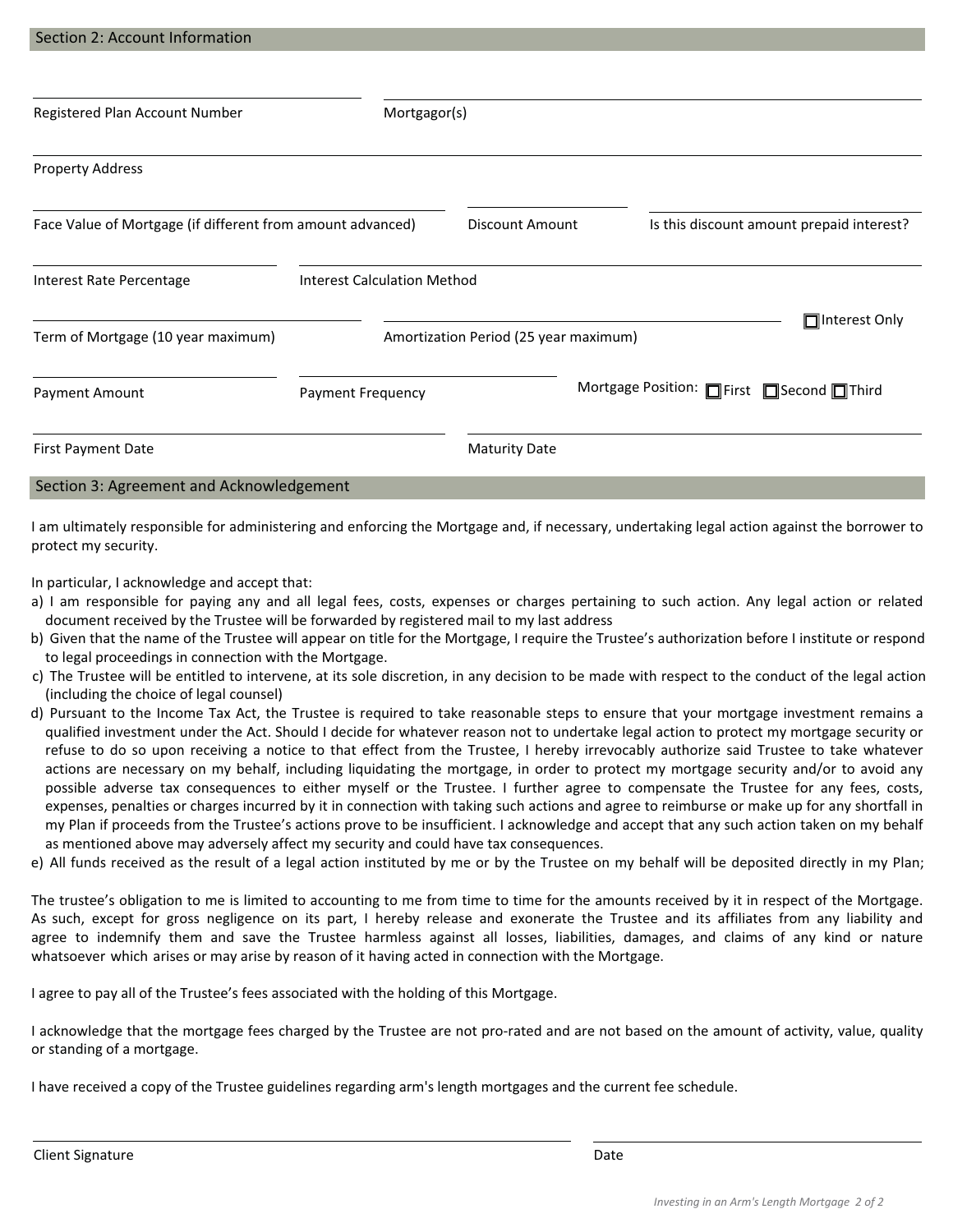# ARM'S LENGTH MORTGAGE PRE-AUTHORIZED DEBIT AGREEMENT

| Only one method required: [Copy by Fax                                                                                                                                                                                                                                                                                                                                                                                                                                  |                |                                                                            | □ Original by Mail/Courier |                                                                                                                                                                                                                                                                                                                                                                                                                                                                                                                                                                                                                                                                                                                                                                                                                                                                                                                                                                                                                                                                                                                                                                                                                                                                                                                                                                                                                                                                                                                                                                                                                                                                                                                                                                                                                                                                                                                                                                                                                                                                                                                                                                                                                                                                                                                |                    |
|-------------------------------------------------------------------------------------------------------------------------------------------------------------------------------------------------------------------------------------------------------------------------------------------------------------------------------------------------------------------------------------------------------------------------------------------------------------------------|----------------|----------------------------------------------------------------------------|----------------------------|----------------------------------------------------------------------------------------------------------------------------------------------------------------------------------------------------------------------------------------------------------------------------------------------------------------------------------------------------------------------------------------------------------------------------------------------------------------------------------------------------------------------------------------------------------------------------------------------------------------------------------------------------------------------------------------------------------------------------------------------------------------------------------------------------------------------------------------------------------------------------------------------------------------------------------------------------------------------------------------------------------------------------------------------------------------------------------------------------------------------------------------------------------------------------------------------------------------------------------------------------------------------------------------------------------------------------------------------------------------------------------------------------------------------------------------------------------------------------------------------------------------------------------------------------------------------------------------------------------------------------------------------------------------------------------------------------------------------------------------------------------------------------------------------------------------------------------------------------------------------------------------------------------------------------------------------------------------------------------------------------------------------------------------------------------------------------------------------------------------------------------------------------------------------------------------------------------------------------------------------------------------------------------------------------------------|--------------------|
| Section 1: Mortgagor - Payor Information                                                                                                                                                                                                                                                                                                                                                                                                                                |                |                                                                            |                            |                                                                                                                                                                                                                                                                                                                                                                                                                                                                                                                                                                                                                                                                                                                                                                                                                                                                                                                                                                                                                                                                                                                                                                                                                                                                                                                                                                                                                                                                                                                                                                                                                                                                                                                                                                                                                                                                                                                                                                                                                                                                                                                                                                                                                                                                                                                |                    |
| First Name                                                                                                                                                                                                                                                                                                                                                                                                                                                              |                | <u> 1989 - John Stein, Amerikaansk politiker (</u>                         |                            | Last Name                                                                                                                                                                                                                                                                                                                                                                                                                                                                                                                                                                                                                                                                                                                                                                                                                                                                                                                                                                                                                                                                                                                                                                                                                                                                                                                                                                                                                                                                                                                                                                                                                                                                                                                                                                                                                                                                                                                                                                                                                                                                                                                                                                                                                                                                                                      |                    |
| Joint Account Holder First Name                                                                                                                                                                                                                                                                                                                                                                                                                                         |                |                                                                            |                            | Joint Account Holder Last Name                                                                                                                                                                                                                                                                                                                                                                                                                                                                                                                                                                                                                                                                                                                                                                                                                                                                                                                                                                                                                                                                                                                                                                                                                                                                                                                                                                                                                                                                                                                                                                                                                                                                                                                                                                                                                                                                                                                                                                                                                                                                                                                                                                                                                                                                                 |                    |
| Company/Corporation Name                                                                                                                                                                                                                                                                                                                                                                                                                                                |                |                                                                            |                            |                                                                                                                                                                                                                                                                                                                                                                                                                                                                                                                                                                                                                                                                                                                                                                                                                                                                                                                                                                                                                                                                                                                                                                                                                                                                                                                                                                                                                                                                                                                                                                                                                                                                                                                                                                                                                                                                                                                                                                                                                                                                                                                                                                                                                                                                                                                |                    |
| Section 2: Additional Information                                                                                                                                                                                                                                                                                                                                                                                                                                       |                |                                                                            |                            |                                                                                                                                                                                                                                                                                                                                                                                                                                                                                                                                                                                                                                                                                                                                                                                                                                                                                                                                                                                                                                                                                                                                                                                                                                                                                                                                                                                                                                                                                                                                                                                                                                                                                                                                                                                                                                                                                                                                                                                                                                                                                                                                                                                                                                                                                                                |                    |
| Mortgagor/Borrower Name                                                                                                                                                                                                                                                                                                                                                                                                                                                 |                |                                                                            |                            |                                                                                                                                                                                                                                                                                                                                                                                                                                                                                                                                                                                                                                                                                                                                                                                                                                                                                                                                                                                                                                                                                                                                                                                                                                                                                                                                                                                                                                                                                                                                                                                                                                                                                                                                                                                                                                                                                                                                                                                                                                                                                                                                                                                                                                                                                                                |                    |
| <b>Property Address</b>                                                                                                                                                                                                                                                                                                                                                                                                                                                 |                | the control of the control of the control of the control of the control of |                            |                                                                                                                                                                                                                                                                                                                                                                                                                                                                                                                                                                                                                                                                                                                                                                                                                                                                                                                                                                                                                                                                                                                                                                                                                                                                                                                                                                                                                                                                                                                                                                                                                                                                                                                                                                                                                                                                                                                                                                                                                                                                                                                                                                                                                                                                                                                |                    |
| City                                                                                                                                                                                                                                                                                                                                                                                                                                                                    |                |                                                                            | Province                   | Postal Code                                                                                                                                                                                                                                                                                                                                                                                                                                                                                                                                                                                                                                                                                                                                                                                                                                                                                                                                                                                                                                                                                                                                                                                                                                                                                                                                                                                                                                                                                                                                                                                                                                                                                                                                                                                                                                                                                                                                                                                                                                                                                                                                                                                                                                                                                                    |                    |
| Section 3: Pre-Authorized Debit (PAD) Instructions                                                                                                                                                                                                                                                                                                                                                                                                                      |                |                                                                            |                            |                                                                                                                                                                                                                                                                                                                                                                                                                                                                                                                                                                                                                                                                                                                                                                                                                                                                                                                                                                                                                                                                                                                                                                                                                                                                                                                                                                                                                                                                                                                                                                                                                                                                                                                                                                                                                                                                                                                                                                                                                                                                                                                                                                                                                                                                                                                |                    |
| Effective Date:                                                                                                                                                                                                                                                                                                                                                                                                                                                         |                |                                                                            |                            | First Payment Date:                                                                                                                                                                                                                                                                                                                                                                                                                                                                                                                                                                                                                                                                                                                                                                                                                                                                                                                                                                                                                                                                                                                                                                                                                                                                                                                                                                                                                                                                                                                                                                                                                                                                                                                                                                                                                                                                                                                                                                                                                                                                                                                                                                                                                                                                                            |                    |
| □ Commence PAD (see table for details)<br>□ Change existing fixed PAD amount (see table for details)<br>Change banking information for PAD                                                                                                                                                                                                                                                                                                                              |                |                                                                            |                            | $\Box$ Change next PAD date to<br>$\Box$ Attached is a cheque for the first monthly payment<br>$\Box$ Other                                                                                                                                                                                                                                                                                                                                                                                                                                                                                                                                                                                                                                                                                                                                                                                                                                                                                                                                                                                                                                                                                                                                                                                                                                                                                                                                                                                                                                                                                                                                                                                                                                                                                                                                                                                                                                                                                                                                                                                                                                                                                                                                                                                                    |                    |
| Payment Frequency:                                                                                                                                                                                                                                                                                                                                                                                                                                                      | $\Box$ Monthly | $\Box$ Quarterly                                                           | $\Box$ Semi-Annually       | $\Box$ Annually                                                                                                                                                                                                                                                                                                                                                                                                                                                                                                                                                                                                                                                                                                                                                                                                                                                                                                                                                                                                                                                                                                                                                                                                                                                                                                                                                                                                                                                                                                                                                                                                                                                                                                                                                                                                                                                                                                                                                                                                                                                                                                                                                                                                                                                                                                |                    |
| <b>CWT Registered Plan Number</b>                                                                                                                                                                                                                                                                                                                                                                                                                                       |                |                                                                            | Dollar Amount (\$)         | <b>CWT Registered Plan Number</b>                                                                                                                                                                                                                                                                                                                                                                                                                                                                                                                                                                                                                                                                                                                                                                                                                                                                                                                                                                                                                                                                                                                                                                                                                                                                                                                                                                                                                                                                                                                                                                                                                                                                                                                                                                                                                                                                                                                                                                                                                                                                                                                                                                                                                                                                              | Dollar Amount (\$) |
|                                                                                                                                                                                                                                                                                                                                                                                                                                                                         |                |                                                                            |                            |                                                                                                                                                                                                                                                                                                                                                                                                                                                                                                                                                                                                                                                                                                                                                                                                                                                                                                                                                                                                                                                                                                                                                                                                                                                                                                                                                                                                                                                                                                                                                                                                                                                                                                                                                                                                                                                                                                                                                                                                                                                                                                                                                                                                                                                                                                                |                    |
|                                                                                                                                                                                                                                                                                                                                                                                                                                                                         |                |                                                                            |                            |                                                                                                                                                                                                                                                                                                                                                                                                                                                                                                                                                                                                                                                                                                                                                                                                                                                                                                                                                                                                                                                                                                                                                                                                                                                                                                                                                                                                                                                                                                                                                                                                                                                                                                                                                                                                                                                                                                                                                                                                                                                                                                                                                                                                                                                                                                                |                    |
|                                                                                                                                                                                                                                                                                                                                                                                                                                                                         |                |                                                                            |                            | Note: A minimum notification of five (5) business days prior to the next PAD payment is required to change or process PAD instructions.                                                                                                                                                                                                                                                                                                                                                                                                                                                                                                                                                                                                                                                                                                                                                                                                                                                                                                                                                                                                                                                                                                                                                                                                                                                                                                                                                                                                                                                                                                                                                                                                                                                                                                                                                                                                                                                                                                                                                                                                                                                                                                                                                                        |                    |
| Section 4: Banking Information *void cheque must be attached                                                                                                                                                                                                                                                                                                                                                                                                            |                |                                                                            |                            |                                                                                                                                                                                                                                                                                                                                                                                                                                                                                                                                                                                                                                                                                                                                                                                                                                                                                                                                                                                                                                                                                                                                                                                                                                                                                                                                                                                                                                                                                                                                                                                                                                                                                                                                                                                                                                                                                                                                                                                                                                                                                                                                                                                                                                                                                                                |                    |
| <b>Financial Institution</b>                                                                                                                                                                                                                                                                                                                                                                                                                                            |                | <u> 1990 - Johann Barbara, martin a</u>                                    |                            | <b>Branch Address</b>                                                                                                                                                                                                                                                                                                                                                                                                                                                                                                                                                                                                                                                                                                                                                                                                                                                                                                                                                                                                                                                                                                                                                                                                                                                                                                                                                                                                                                                                                                                                                                                                                                                                                                                                                                                                                                                                                                                                                                                                                                                                                                                                                                                                                                                                                          |                    |
| <b>Transit Number</b>                                                                                                                                                                                                                                                                                                                                                                                                                                                   |                |                                                                            | <b>Branch Number</b>       | <b>Bank Account Number</b>                                                                                                                                                                                                                                                                                                                                                                                                                                                                                                                                                                                                                                                                                                                                                                                                                                                                                                                                                                                                                                                                                                                                                                                                                                                                                                                                                                                                                                                                                                                                                                                                                                                                                                                                                                                                                                                                                                                                                                                                                                                                                                                                                                                                                                                                                     |                    |
| Section 5: Authorization and Signatures                                                                                                                                                                                                                                                                                                                                                                                                                                 |                |                                                                            |                            |                                                                                                                                                                                                                                                                                                                                                                                                                                                                                                                                                                                                                                                                                                                                                                                                                                                                                                                                                                                                                                                                                                                                                                                                                                                                                                                                                                                                                                                                                                                                                                                                                                                                                                                                                                                                                                                                                                                                                                                                                                                                                                                                                                                                                                                                                                                |                    |
| drawn in accordance with this authorization.<br>debits.<br>related to and necessary for the proper application of the rules applicable for pre-authorized debits.<br>4. CWT is authorized to accept changes to this agreement from the Planholder in accordance with the policies of CWT.<br>cdnpay.ca.<br>may be held accountable<br>9. I/We acknowledge that CWT may assign this PAD Agreement to another payee in the future.<br>afférant soient rédigés en anglais. |                |                                                                            |                            | 1. By signing this form, I/we authorize CWT's client (the lender, hereinafter referred to as the "Planholder"), to debit the account held at the financial institution indicated on<br>this agreement, the amounts noted above and in the frequencies instructed. I/We agree that payments shall be made by preauthorized debit or electronic withdrawals or in<br>such manner as CWT may determine. I/we understand that the branch of the financial institution where the account is held is not required to verify that the payment is<br>2. I/We hereby waive any pre-notification requirements as specified by sections 15(a) and (b) of the Canadian Payments Association Rule H1 with regards to pre-authorized<br>3. I/We agree that the information in this form will be shared with the financial institution that holds my/our account, insofar as the disclosure of this information is directly<br>5. I/We confirm that all persons whose signatures are required to authorize transactions in the bank account specified in Section 4 have signed this agreement below.<br>6. I/We may change these instructions at any time, provided that CWT receives at least 5 business days notice by mail or fax. I/We may cancel this plan at any time, provided<br>that CWT receives 30 days notice by mail or fax. To obtain a copy of a cancellation form or for more information regarding my/our right to cancel a pre-authorized debit<br>agreement, I/we may consult with my/our financial institution or visit the Canadian Payments Association website at cdnpay.ca.<br>7. I/We have certain recourse rights if any debit does not comply with this agreement. For example, I/we have the right to receive reimbursement for any debit that is not<br>authorized or is not consistent with this PAD agreement. To obtain more information on my/our recourse rights, I/we may contact my/our financial institution or visit<br>8. I/We acknowledge and agree that I am/we are fully liable for any charges incurred if the debits cannot be made due to insufficient funds or any other reason for which I/we<br>10. I/We have requested this application form and all other documents relating hereto to be in English. J'ai exigé/Nous avons exigé que ce formulaire et tous les documents y |                    |
| payment and debit.                                                                                                                                                                                                                                                                                                                                                                                                                                                      |                |                                                                            |                            | The undersigned hereby authorizes the execution of the above. My/Our financial institution is authorized to treat each debit as if I/we had issued a cheque authorizing such                                                                                                                                                                                                                                                                                                                                                                                                                                                                                                                                                                                                                                                                                                                                                                                                                                                                                                                                                                                                                                                                                                                                                                                                                                                                                                                                                                                                                                                                                                                                                                                                                                                                                                                                                                                                                                                                                                                                                                                                                                                                                                                                   |                    |
| Mortgagor/Payor Signature                                                                                                                                                                                                                                                                                                                                                                                                                                               |                |                                                                            |                            | Date                                                                                                                                                                                                                                                                                                                                                                                                                                                                                                                                                                                                                                                                                                                                                                                                                                                                                                                                                                                                                                                                                                                                                                                                                                                                                                                                                                                                                                                                                                                                                                                                                                                                                                                                                                                                                                                                                                                                                                                                                                                                                                                                                                                                                                                                                                           |                    |
| Joint Account Holder Signature                                                                                                                                                                                                                                                                                                                                                                                                                                          |                |                                                                            |                            | Date                                                                                                                                                                                                                                                                                                                                                                                                                                                                                                                                                                                                                                                                                                                                                                                                                                                                                                                                                                                                                                                                                                                                                                                                                                                                                                                                                                                                                                                                                                                                                                                                                                                                                                                                                                                                                                                                                                                                                                                                                                                                                                                                                                                                                                                                                                           |                    |
| Suite 300-750 Cambie Street Vancouver BC V6B 0A2<br>Tel: 604.685.2081   Toll Free: 1.800.663.1124   informationservices@cwt.ca   cwt.ca                                                                                                                                                                                                                                                                                                                                 |                |                                                                            |                            |                                                                                                                                                                                                                                                                                                                                                                                                                                                                                                                                                                                                                                                                                                                                                                                                                                                                                                                                                                                                                                                                                                                                                                                                                                                                                                                                                                                                                                                                                                                                                                                                                                                                                                                                                                                                                                                                                                                                                                                                                                                                                                                                                                                                                                                                                                                | <b>CWB</b> Trust   |

*3/2017 | Form 502 | Package 500 | ALMPackage\_150318*

Tel: 604.685.2081 | Toll Free: 1.800.663.1124 | informationservices@cwt.ca | cwt.ca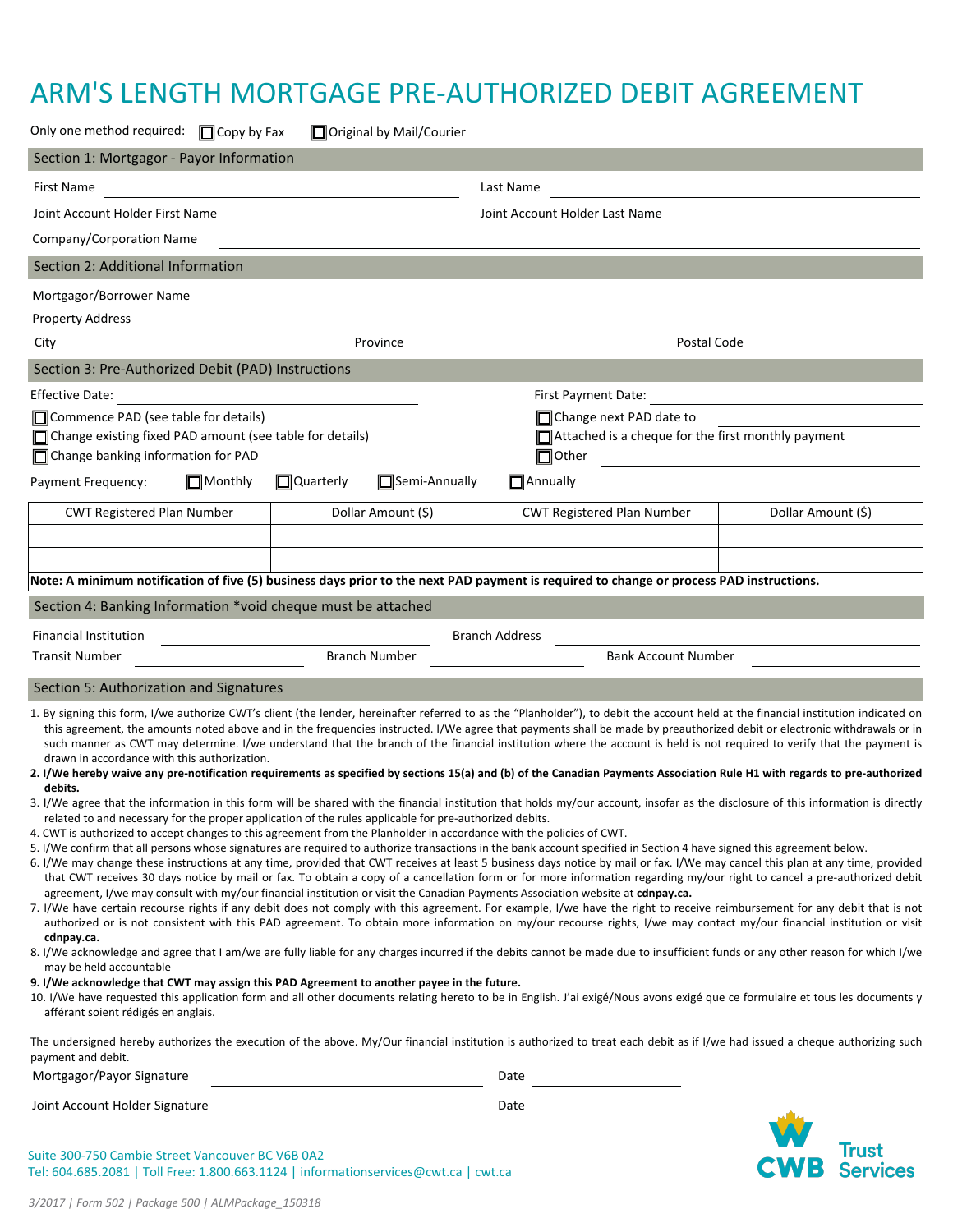Canadian Western Trust Company is a trust company incorporated under the laws of Canada. (The words "us", "our" and "we" are also used in this Declaration of Trust to refer to Canadian Western Trust Company,) "You" (the annuitant as well as "planholder") are the person who has completed the application form (the "Application") to which this Declaration of Trust is attached. Within this Declaration of Trust we use the word "agent" when referencing "agent for the trustee" and " Agent " when referencing "Agent for employee of group plan" We agree to act as trustee for your self-directed Retirement Savings Plan (the "RSP") created pursuant to the Application and this Declaration of Trust (the "Plan") in accordance with the terms and conditions set out below:

- 1. **Registration**: We will apply to register the Plan under the Income Tax Act (Canada) (the "Act") and any applicable income tax legislation of a province of Canada (collectively, "Applicable Tax Legislation"). If registered, the Plan will be a Registered Retirement Savings Plan "RRSP" and you will be known for the purposes of the Applicable Tax Legislation as the "Annuitant", who is the planholder of the Plan.
- 2. **Purpose of the Plan**: The primary purpose of the Plan is to accumulate and invest funds in order to provide retirement income to you.
- 3. **Compliance**: The Plan shall, at all times, comply with all relevant provisions of Applicable Tax Legislation. You are bound by the terms and conditions imposed under Applicable Tax Legislation.
- 4. **Contributions**: Deposits to the Plan that are made by you or, where applicable, by your spouse or common-law partner, according to this Declaration of Trust and the Applicable Tax Legislation will be called the "Contributions". Contributions may be cash, securities, mutual funds or other property. We will hold the Contributions and any income or gains from them, in trust for you. We will invest and reinvest such income or gains accumulated in accordance with the instructions provided by you. These amounts, together with any amounts transferred to the Plan under section 12 below, will be called the "Plan Assets". No Contributions to the Plan may be made after the Maturity Date defined in section 18 below. The trustee is not responsible for determining whether the aggregate of all premiums contributed by you, your spouse or common-law partner or former spouse or common-law partner to the Plan in respect of a year exceeds the maximum amount that is permitted to be contributed by the relevant contributor to the Plan in respect of the year.
- 5. **Investments**: Plan assets will be invested and reinvested from time to time in accordance with your investment instructions, which must comply with requirements imposed by us in our sole discretion. Your Plan will not be limited to investments authorized by law governing the investments of property held in trust other than the investment rules imposed by the Tax Act for an RRSP. We will only act on your instructions if they are in a form acceptable to us and are accompanied by related documents as required by us, in our sole discretion. We may accept and act on any investment instructions, which we believe, in good faith, to be given by you. We may be entitled to a fee for any cash deposited in an account at Canadian Western Bank or for any investments made with Canadian Western Bank or, if requested by you, another financial institution, and if so, such a fee shall accrue to us. If we do not have any instructions from you at the time we receive a cash Contribution, we will deposit your cash Contribution in an interest bearing account with us or Canadian Western Bank.
- 6. **Non-Qualified Investments**: We will exercise the care, diligence and skill of a reasonably prudent person to minimize the possibility of a non-qualified investment being held or acquired by the Plan. You are responsible for any tax, interest or penalties (collectively, the "Charges") imposed under Applicable Tax Legislation or by any other provincial or federal regulatory authorities as it pertains to the investments in the Plan (other than those for which we are liable under Applicable Tax Legislation). If the Plan becomes liable for any Charges, you will be deemed to have authorized us to sell or withdraw any of the Plan Assets and obtain a fair market value that we, in our sole discretion, consider appropriate to pay any Charges to the Plan. We will issue an income tax receipt for any deregistration of Plan Assets and we will not be liable for any loss or income taxes incurred as it pertains to the collection of unpaid Charges. It is your sole responsibility to provide appropriate documents supporting the fair market value of Plan Assets not publicly traded on a recognized stock exchange within the meaning of Applicable Tax Legislation. Furthermore, we may deem Plan Assets as worthless and remove them from the Plan if you cannot provide documents supporting their fair market valuation as we may impose.
- 7. **Accounting**: We will maintain records relating to the Plan reflecting the following: a. Contributions to the Plan;
	- b. Name, amount and cost of investments purchased or sold by the Plan;
- c. Purchases and sales of investments we hold for you in the Plan;
- d. Any income or loss earned or incurred by the Plan;
- e. Withdrawals, transfers and any other payments from the Plan; and f. The balance of the Plan.
- 8. **Statements**: We will issue statements for the Plan at least once annually or more frequently as determined by us, in our sole discretion. Should there occur full or partial nonpayment of fees referred to in Clause 17 hereof, we may, in our sole discretion, cease the issue of statements for the Plan.
- 9. **Income Tax Receipts**: As required under Applicable Tax Legislation, we will send you or, where applicable, your spouse or common-law partner, a receipt for income tax filing purposes. Your income tax receipt will report Contributions we have received, payments we have made to you and tax we have withheld. It is your sole responsibility to ensure you do not exceed the maximum allowable contributions permitted each year under Applicable Tax Legislation.
- 10. **Withdrawals**: Upon receipt of your written instructions to withdraw all or a part of the Plan Assets before the Maturity Date, we will pay you an amount less any tax under Applicable Tax Legislation and any other related fees or costs. Prior to us processing your written instructions, you will ensure sufficient cash is in the Plan to cover the amount requested or you will withdraw an investment(s) in-kind, equal to the fair market value at the time of the transaction. Once the withdrawal is issued, we no longer have any further liability or duty to you for the Plan Assets that you have withdrawn.
- 11. **Refunds of Excess Contributions**: You or where applicable, your spouse or common-law partner, may send us written instructions to refund an amount to reduce the taxes otherwise payable under Part X.1 of the Income Tax Act (Canada) relating to contributions that exceed the limits permitted under Applicable Tax Legislation. Prior to us processing your written instructions, you will ensure sufficient cash is in the Plan to cover the amount requested or we will refund an investment in-kind equal to the fair market value at the time of the transaction. Once the refund is issued, we no longer have any further liability or duty to you for the Plan Assets that have been refunded.
- 12. **Transfers to the Plan**: You may request a transfer of amounts to the Plan from another "RRSP", Registered Pension Plan ("RPP") or any other source permitted under Applicable Tax Legislation or other applicable law. The trustee may, in its sole discretion refuse to accept the property into the Plan for any reason whatsoever and authorizes to transfer out of the Plan to the Annuitant, without notice, any property of the Plan the trustee believes is not or may not be a Qualified Investment. The terms and conditions of the Plan will be subject to any additional terms or conditions that may be required to complete the transfer according to applicable law.
- 13. **Transfers from the Plan**: You may request a transfer of all or part of the Plan Assets to a RRSP or a Retirement Income Fund ("RIF") that is registered under Applicable Tax Legislation under which you are the Annuitant. You may also request a transfer to a RPP for your benefit (if permitted by the provider). All transfer requests may be subject to tax under Applicable Tax Legislation and any other related fees or costs. We will process your transfer request within a reasonable period of time after we have received all completed documents as required by us and applicable law. Once the transfer is issued, we no longer have any further liability or duty to you for the Plan Assets transferred.
- 14. **Transfers for Division of Property**: You may request a transfer of all or part of the Plan Assets to a RRSP or a RRIF under which your spouse or common-law partner (within the meaning of Applicable Tax Legislation) is the Annuitant if the transfer is made under the terms of a decree, order or judgment of a competent tribunal, or of a written separation agreement, that relates to the division of property between you and your spouse or common-law partner or former spouse or common-law partner in settlement of rights arising out of or on the breakdown of your marriage or common-law partnership. Any transfer requests may be subject to any tax under Applicable Tax Legislation and any other related fees or costs. We will process your request within a reasonable period of time after we have received all completed documents as required by applicable law and us. Once the transfer is issued, we no longer have any further liability or duty to you for the Plan Assets transferred.
- 15. **Locked-In Plan Assets**: If locked-in Plan Assets are transferred to the Plan in accordance with applicable provincial or federal pension legislation, the additional provisions contained in the Locked-In Retirement Account ("LIRA") or Locked-In Retirement Savings Plan ("LRSP") addendum (the "Addendum") to this Declaration of Trust will form part of this Declaration of Trust and will govern the Plan Assets. In the event of any inconsistencies between the Addendum and Declaration of Trust, the provisions of the Addendum will govern.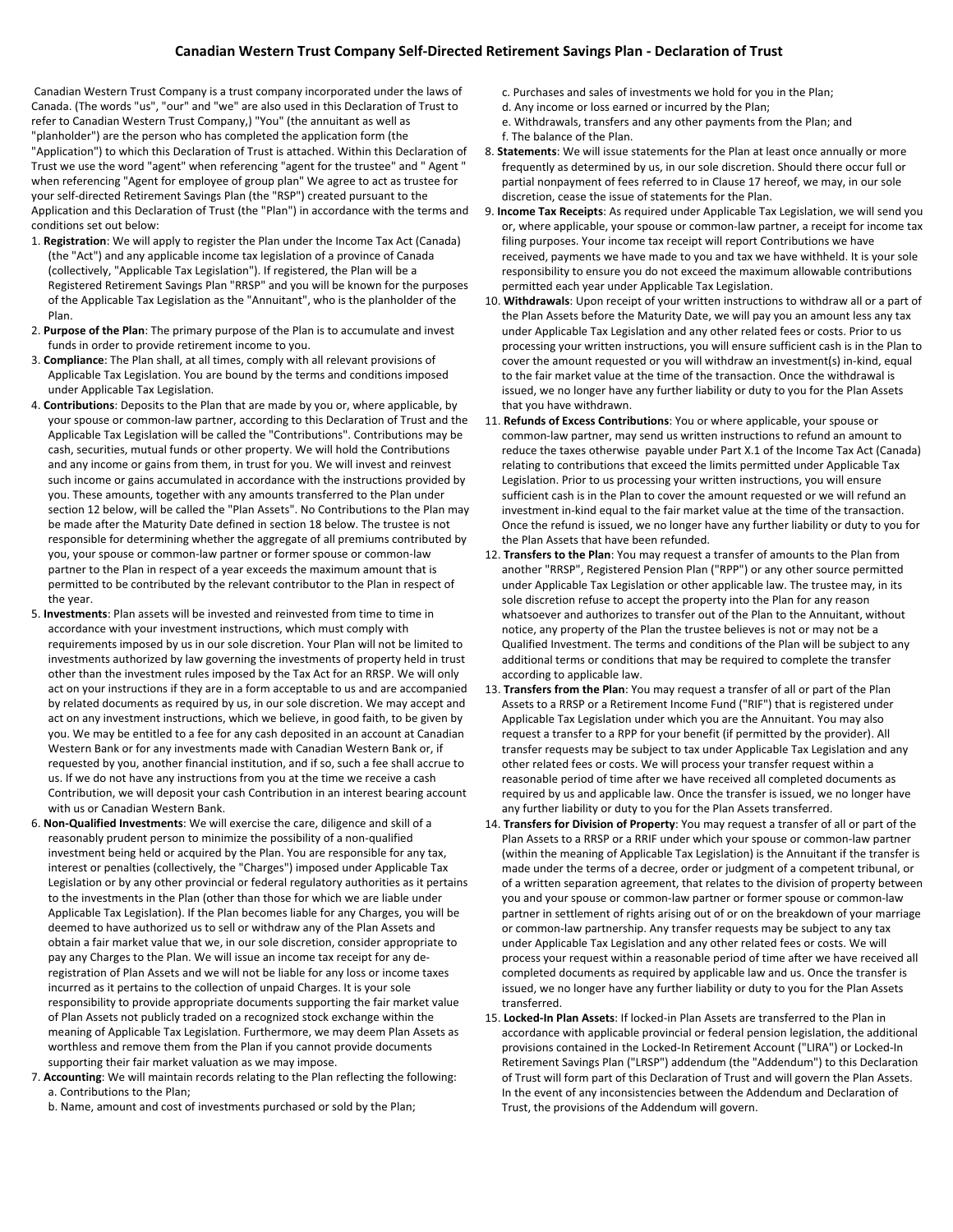16. **Group RSP**: If the Plan is part of a Group RSP. You are required to be an employee or member, or the spouse or common-law partner of the employee or member, of the sponsoring organization of the Group RSP named in the Application (the "Group Sponsor"). You accept the Group Sponsor as your Agent for the purposes of constituting the plan. Upon your ceasing to be an employee or member of the Group Sponsor and upon notification from the Group Sponsor being received by us, the following will apply:

a. We will not accept any further contributions to this Plan; and

b. You shall provide us with written notice to transfer the Plan to a self-directed RRSP, self-directed RRIF with us or another financial institution which is not part of the Group RSP. If we do not receive your written instructions within fifteen (15) days from the date we receive notice from the Group Sponsor, you will be deemed to have instructed us to transfer Plan Assets and to act as your attorney to execute documents and make elections necessary to establish another RSP or RIF, selected by us in our sole discretion and to apply for registration of such RSP or RIF under Applicable Tax Legislation.

- 17. **Fees**: We may charge you or the Plan fees for services we provide to you or the Plan from time to time in accordance with our current fee schedule. We will give you a minimum of sixty (60) days' notice of any change in our fees. We are entitled to reimbursement from you or the Plan for all Trustee fees, mortgage foreclosure fees, disbursements, expenses (including taxes, interest and penalties other than those for which we are liable under Applicable Tax Legislation) and any other charges reasonably incurred by us in connection with the Plan. We are entitled to deduct our unpaid fees, disbursements, expenses and any other charges from the Plan Assets and where insufficient cash is available, you authorize us to sell or withdraw any of the Plan Assets and obtain a fair market value that we, in our sole discretion, consider appropriate to collect unpaid fees, disbursements, expenses and any other charges. We will issue an income tax receipt for any withdrawals from the Plan Assets and we will not be liable for any loss or income tax incurred as such loss or tax pertains to the collection of any unpaid fees, disbursements, expenses and any other charges.
- 18. **Designation of Maturity Date**: You may designate in writing a date (the Maturity Date) on which to begin receiving retirement income. The Maturity Date will not be later than December 31st of the year in which you become 71 years of age or any other age permitted by the Applicable Tax Legislation.
- 19. **Maturity of the Plan**: The Plan will mature on the Maturity Date. No later than ninety (90) days before the Maturity Date you must provide us with written instructions to transfer the Plan Assets to a RRIF or to liquidate the Plan Assets and use the proceeds to acquire a life annuity in accordance with Applicable Tax Legislation. Any annuity purchased by us hereunder shall be either: a. An annuity payable to you for your life or to you for the lives jointly of you and your spouse or common-law partner and to your survivor for his or her life, commencing on the Maturity Date and with or without a guarantee term not exceeding such period of the time calculated in accordance with the formula set out in paragraph (b) of this Clause 19, or

b. An annuity commencing at the Maturity Date payable to you for a term of years equal to 90 minus either your age in whole years at the maturity of the Plan, or, where your spouse or common-law partner is younger than you and you so elect, the age in whole years of your spouse or common-law partner at the Maturity Date; and shall be issued by a person selected by you who is licensed or otherwise authorized under the laws of Canada or a province thereof to carry on in Canada an annuities business. Any annuity so purchased shall pay equal annual or more frequent periodic payments until there is a payment in full or partial commutation of the annuity and, where such commutation is partial, equal annual or more frequent periodic payments thereafter. Any such payment in full or partial commutation of annuity shall be made to you or, after your death, your spouse or common-law partner. The aggregate of the periodic payments in a year under any annuity after your death shall not exceed the aggregate of the payments under the annuity in a year before that death. The periodic payments under the annuity in a year may be payable in accordance with paragraph 146(3)(b) of the Act and the corresponding provision of any applicable provincial tax legislation. Any annuity so payable shall not be assigned in whole or in part. Such annuity shall provide for commutation if such annuity would otherwise become payable to a person other than your spouse or common-law partner after your death. It shall be your responsibility to select the form and issuer of any annuity to be purchased by us with the Plan Assets and to ensure that such annuity and the issuer thereof meet the requirements of the Act and any applicable provincial legislation. If we have not received your written instructions prior to the Maturity Date, you will be deemed to have instructed us to transfer the Plan Assets to a self-directed RIF or another RIF in your name selected by us at our sole discretion. Furthermore, you will have deemed us to act as your attorney to execute documents and make elections necessary to establish the self-directed RIF or another RIF and to register such RIF under Applicable Tax Legislation.

- 20. **Date of Birth and Social Insurance Number**: The date of birth and social insurance number that you provide on the Application shall be deemed a certification by you of its truth and you give us your undertaking to provide additional evidence if we require the proof of the validity of either.
- 21. **Designation of Beneficiary**: Where applicable provincial law permits, you may designate one or more beneficiaries to receive the Plan Assets or the proceeds from the sale of the Plan Assets on or after your death. You may make, change or revoke a beneficiary designation by providing us with a written instruction in a form acceptable to us. When the Plan Assets or the proceeds from the Plan Assets have been distributed to your designated beneficiary, even though the designation may be invalid as a testamentary instrument, we will be fully discharged of any liability under this Declaration of Trust.
- 22. **Death of a Planholder**: Upon verification of a benefit entitlement under Applicable Tax Legislation, we will require, in our sole discretion, satisfactory evidence of your death and any other documents as it pertains to your death prior to proceeding with a request to distribute the Plan Assets or the proceeds from the Plan Assets less any tax under the Applicable Tax Legislation and any other related fees or costs. If you have designated more than one beneficiary under your Plan, we will distribute Plan Assets as designated by you. If we cannot establish a valid designation of beneficiary or beneficiaries, we will distribute the Plan Assets to your estate. Once the Plan Assets are transferred or the proceeds of the sale of the Plan Assets are paid, we no longer have any further liability or duty to your heirs, executors, administrators or legal representatives.
- 23. **Ownership and Voting Rights**: The Plan Assets will be held in our name, our nominee's name, bearer form or any other name that we determine. The voting rights attached to securities held under the Plan and credited to your account may be exercised by you and for this purpose, you are hereby appointed as our agent and attorney to execute and deliver proxies and/or other instruments mailed by us to you according to applicable laws. .
- 24. **Notices**: Any notices, demands, orders, documents or any other written communication we may forward to you by mail, postage paid, to your address indicated on the Application (or subsequent written notification of a new address which we acknowledge received) shall be deemed to be received by you (3) days after such mailing. You acknowledge that we shall be under no further obligation to locate you for the purpose of forwarding any such notices, demands, orders, documents or any other written communication.
- 25. **Restrictions:** No advantage that is conditional in any way on the existence of the Plan may be extended to you or any person with whom you do not deal at arm's length and the retirement income may not be assigned in whole or in part as governed by 146(2)(c) of the Income Tax Act (Canada).
- 26. **Amendments**: We may from time to time, in our sole discretion, amend the terms of the Plan and this Declaration of Trust, providing that such amendments shall not disqualify the Plan as a RRSP within the meaning of Applicable Tax Legislation. We will obtain approval from the necessary provincial and federal authorities if any amendments are made and as required. We will provide you with thirty (30) days' notice of any amendments.
- 27. **Delegation of Duties:** Without limiting our responsibility as trustee of the Plan, we may appoint agents and may delegate to our agents the performance of administrative and any other duties required under the Plan and Declaration of Trust. We may engage accountants, brokers, lawyers or others for their advice and services and may rely on them for the same. We may pay to any agent or advisor a fee under the provisions of this Declaration of Trust but we will not be liable for any acts, omissions or negligence of any of our agents or advisors so long as we have acted in good faith. We acknowledge that we are ultimately responsible for the administration of the Plan.
- 28. **Liability of Canadian Western Trust Company**: We are not responsible for valuing Plan Assets that are not publicly traded on a stock exchange recognized within the Applicable Tax Legislation. We, our officers, employees, and agents shall be indemnified by you and the Plan directly from Plan Assets against all expenses, liabilities, claims, demands or penalties (other than those for which we are liable under Applicable Tax Legislation) arising out of or in respect of the Plan and the Plan Assets. We, our officers, employees, and agents will accept investment instruction made in good faith by you or your authorized agent, dealer, or representative. We will not be liable for any expense, liability, claim, demands, taxes, damages, losses or penalties (other than those for which we are liable under Applicable Tax Legislation) imposed on us or the Plan as a result of us acting in good faith on your authority or the authority of your authorized agent, dealer or representative. We will not be liable for any Charges incurred in performing our duties under the Plan, the Declaration of Trust or any additional terms and conditions which may apply to the Plan under applicable law in connection with any transfers by the Plan, unless caused by willful misconduct or gross negligence by us, our officers, employees or agents.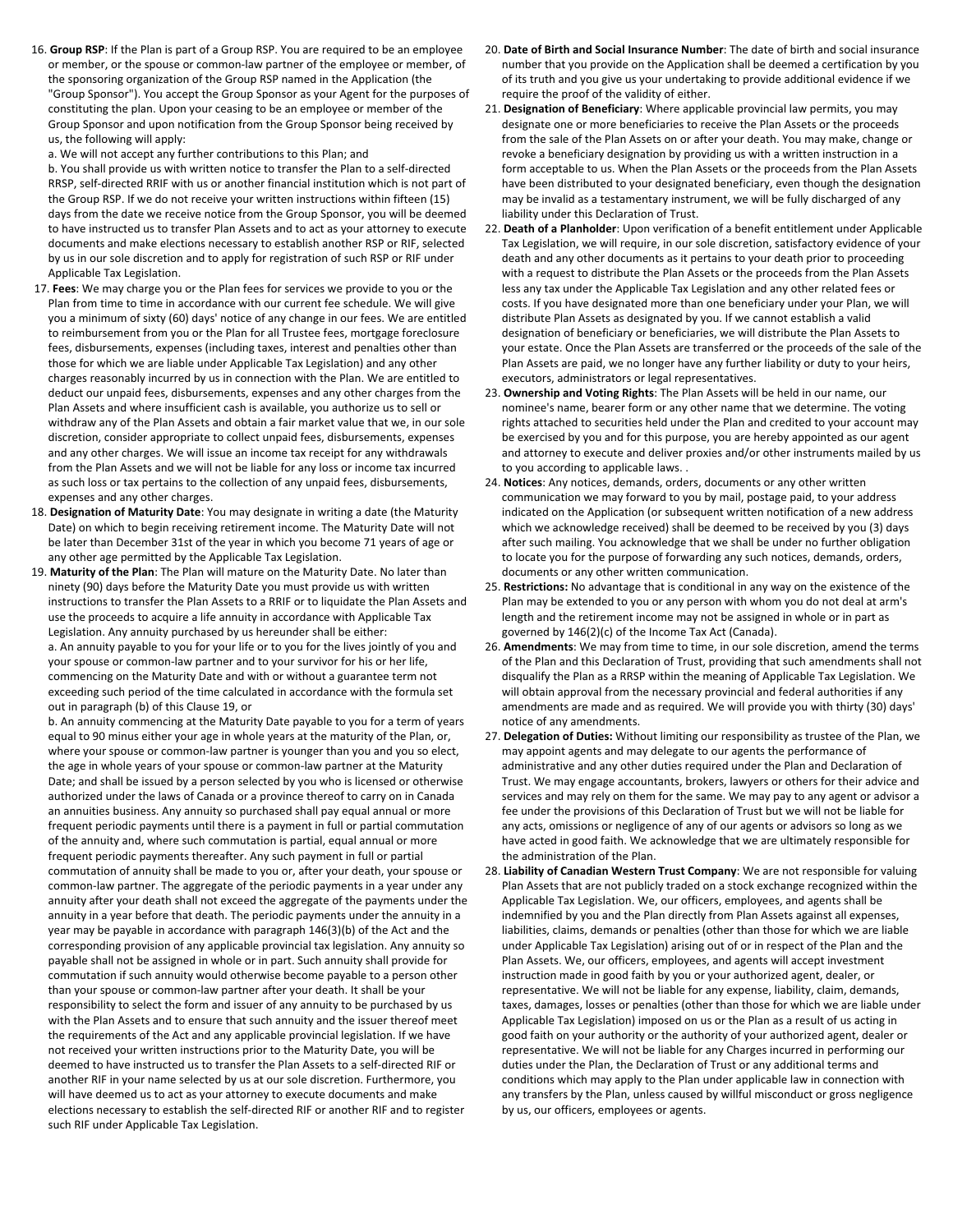- 29. **Indemnification**: You, your heirs, executors, administrators or legal
- representatives and each beneficiary under the Plan will at all times indemnify the trustee, its directors, officers, employees and agents and their respective heirs, executors, administrators, personal representatives, successors assigns and our agents directly and out of the Plan Assets for any taxes, interest, penalties or charges levied or imposed on us in respect of the Plan (other than those for which we are liable under Applicable Tax Legislation), costs incurred in performing our duties under this Declaration of Trust or any losses incurred by the Plan as a result of any loss or diminution of the Plan Assets, purchases, sales, or retention of any investments, payments or distributions out of the Plan made according to these terms and conditions, or acting or declining to act on any instructions given to us, whether by you, a person designated by you or any person purporting to be you or the person designated by you.
- 30. **Successor Trustee**: We may resign as the trustee of the Plan and be discharged from all duties and liabilities under this Declaration of Trust by giving thirty (30) days written notice to you. If you do not appoint a successor trustee within ten (10) days of our written notice, we may appoint a successor trustee for the Plan. Upon our resignation we will provide the successor trustee with all conveyances, transfers and further assurances that may be required to give effect to the appointment of the successor trustee.
- 31. **Governing Law**: The terms of the Plan will be construed, administered and enforced according to the laws of the Province of British Columbia and the federal laws of Canada applicable in British Columbia.
- 32. **Binding**: The terms of this Declaration of Trust will be binding on your heirs, executors, administrators or legal representatives and permitted assigns and our successors and assigns

#### **Canadian Western Trust Company Self-Directed Retirement Income Fund - Declaration of Trust**

Canadian Western Trust Company is a trust company incorporated under the laws of Canada. The words "us", "our" and "we" are also used in the Declaration of Trust to refer to Canadian Western Trust Company,) "You" (the annuitant as well as the fundholder) are the person who has completed the application form (the "Application") to which this Declaration of Trust is attached. Within this declaration of Trust, we use the word" agent" when referencing "agent for the trustee" and "Agent" when referencing "Agent for employee group fund" We agree to act as trustee for your self-directed Retirement Income Fund (the "RIF"), created pursuant to the application and this Declaration of Trust (the "Fund"),in accordance with the terms and conditions set out below:

- 1. **Registration**: We will apply to register the Fund under the Income Tax Act (Canada) (the "Act") and any applicable income tax legislation of a province of Canada (collectively, "Applicable Tax Legislation"). If registered, the Fund will be a Registered Retirement Income Fund ("RRIF") and you will be known for the purposes of Applicable Tax Legislation as the "Annuitant", who is the fundholder of the Fund. After your death, your spouse or common-law partner, if living, may become the Annuitant for the purposes of Applicable Tax Legislation.
- 2. **Purpose**: The primary purpose of the Fund is to provide retirement income to you. Each year following the year the Fund is established we must make a minimum payment of retirement income to you, in accordance with Applicable Tax Legislation.
- 3. **Compliance**: The Fund shall, at all times, comply with all relevant provisions of Applicable Tax Legislation. You are bound by the terms and conditions imposed under Applicable Tax Legislation.
- 4. **Investments:** Transfers to the Fund will be invested and reinvested from time to time in accordance with your investment arm's-length, other than the benefits and advantages specifically permitted under instructions, which must comply with requirements imposed by us, in our sole discretion. These amounts will be called the "Fund Assets". We may be entitled to a fee for any cash deposited in an account at Canadian Western Bank or for any investments made with Canadian Western Bank or, if requested by you, another financial institution, and if so, such fee shall accrue to us. We will not be limited to investments authorized by law governing the investments of property held in trust other than investment rules imposed by the Tax Act for a RRIF. We will only act on your instructions if they are in a form acceptable to us and are accompanied by related documents as required by us, in our sole discretion. We may accept and act on any investment instructions, which we believe in good faith to be given by you. We will exercise the care, diligence and skill of a reasonably prudent person to minimize the possibility of a non-qualified investment being held or acquired by the Plan. If we do not have any instructions from you at the time we receive a cash transfer, we will deposit your cash transfer in an interest bearing account with us or Canadian Western Bank.
- 5. **Non-Qualified Investments**: We will exercise the care, diligence and skill of a reasonably prudent person to minimize the possibility of a non-qualified investment being held or acquired by the Plan. If the Fund becomes liable for any Charges (other than those for which we are liable under Applicable Tax Legislation), you will be deemed to have authorized us to sell or withdraw any of the Fund Assets and obtain a fair market value that we, in our sole discretion, consider appropriate to pay any Charges to the Fund. We will issue an income tax receipt for any withdrawal of Fund Assets and we will not be liable for any loss or income taxes incurred as it pertains to the collection of unpaid Charges.

 It is your sole responsibility to provide appropriate documents supporting the fair market value of Fund Assets not publicly traded on a recognized stock exchange within the meaning of Applicable Tax Legislation. Furthermore, we may deem Fund Assets as worthless and remove them from the Fund if you cannot provide documents supporting their fair market valuation as we may impose. We will not be liable for any Charges (other than those for which we are liable under Applicable Tax Legislation) imposed on you or the Fund under Applicable Tax Legislation or by any provincial or federal regulatory authorities related to the removal of Fund Assets from the Fund.

- 6. **Accounting**: We will maintain records relating to the Fund reflecting the following: a. Transfers to the Fund;
	- b. Name, amount and cost of investments purchased or sold by the Fund;
	- c. Purchases and sales of investments we hold for you in the Fund;
	- d. Any income or loss earned or incurred by the Fund;
	- e. Minimum payment information;

f. Withdrawals, transfers and any other payments from the Fund; and g. The balance of the Fund.

- 7. **Statements**: We will issue statements for the Fund at least once annually or more frequently as determined by us, in our sole discretion. Should there occur full or partial nonpayment of fees referred to in Clause 15 hereof, we may, in our sole discretion, cease the issue of statements for the Fund.
- 8. **Transfers to the Fund**: You may request a transfer of amounts from another ("RRIF"), a Registered Retirement Savings Plan ("RRSP"), Registered Pension Plan ("RPP") or another source permitted under Applicable Tax Legislation or other applicable law. We will not accept property as consideration for benefits under the Fund, other than property that is a valid premium for a RIF under Applicable Tax Legislation or is transferred from another RRSP, RRIF or RPP under which you or your spouse or common-law partner or former spouse or common-law partner are the Annuitant or that is part of a division of property as described in section 10 below or that is otherwise permitted by Applicable Tax Legislation. The trustee may, in its sole discretion, refuse to accept the property into the Fund for any reason whatsoever and authorizes to transfer out of the Fund to the Annuitant, without notice, any property of the Fund the trustee believes is not or may not be a Qualified Investment. The terms and conditions of the Fund will be subject to any additional terms or conditions that may be required to complete the transfer according to applicable law.
- 9. **Transfers from the Fund**: You may request a transfer of all or part of the Fund Assets to a RRSP or RRIF under which you are the Annuitant. You may transfer all or part of the Fund Assets to purchase an annuity, subject to the limitations of the Applicable Tax Legislation. All transfer requests may be subject to tax under Applicable Tax Legislation and any other related fees or costs. Prior to transferring all or part of the Fund Assets, we will make a payment of any unpaid minimum amount required under Applicable Tax Legislation. Upon receipt by us of all completed documents, as required under applicable law and us, we will process your request for a transfer of Fund Assets, or an amount equal in value at the time of the request, within a reasonable period of time. If you request a transfer to a RRIF we will also transfer all information necessary for continuance of registration of the Fund. Once the transfer is issued, we no longer have any further liability or duty to you for the Fund Assets transferred.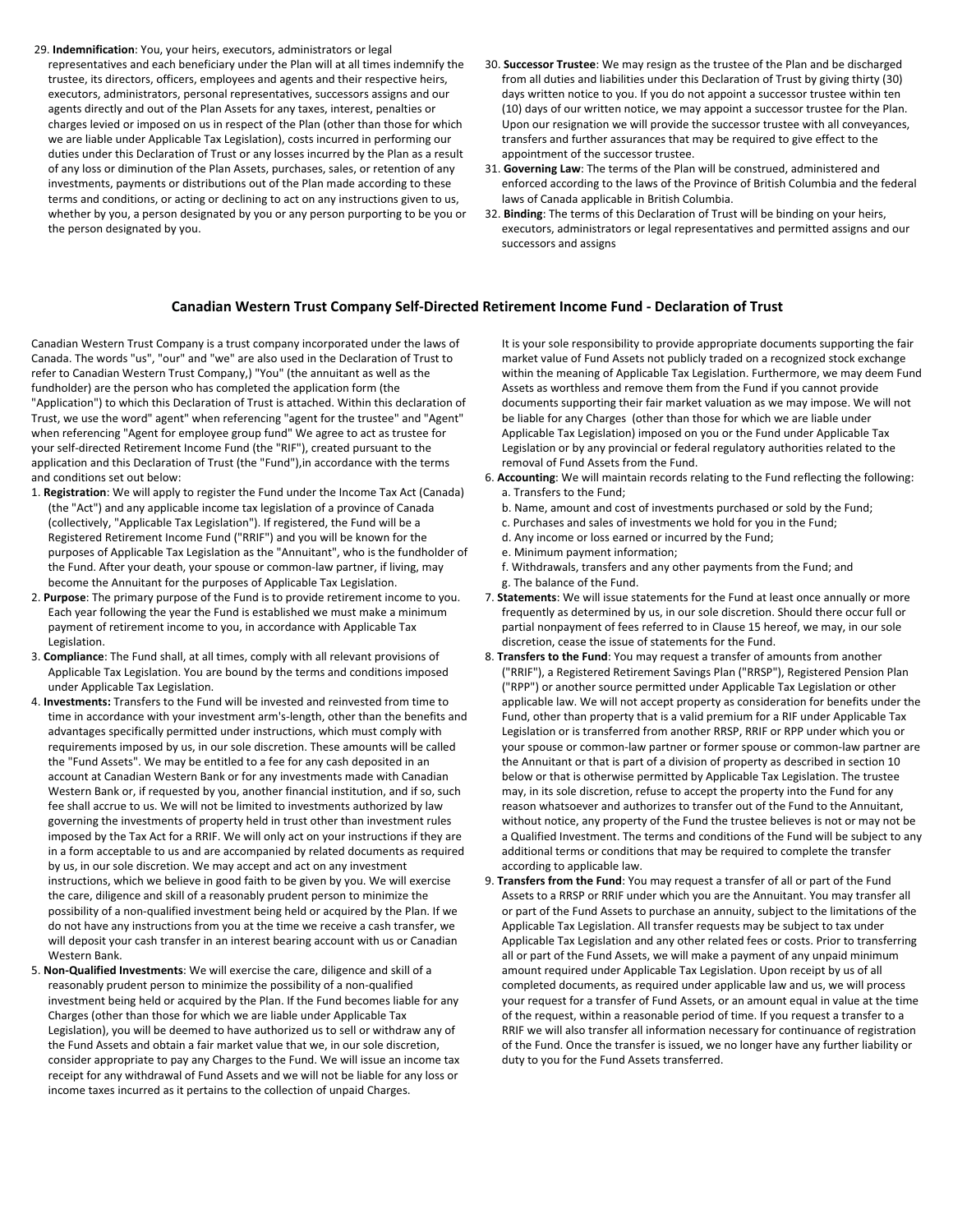- 10. **Transfers for Division of Property**: You may request a transfer of all or part of the Fund Assets to a RRSP or a RRIF under which your spouse or common-law partner (within the meaning of Applicable Tax Legislation) is the Annuitant if the transfer is made under the terms of a decree, order or judgement of a competent tribunal or of a written separation agreement, that relates to the division of property between you and your spouse or common-law partner or former spouse or common-law partner in settlement of rights arising out of or on the breakdown of your marriage or common-law relationship. Any transfer requests may be subject to any tax under Applicable Tax Legislation and any other related fees or costs. We will process your request within a reasonable period of time after we have received all completed documents as required by applicable law and us. Once the transfer is issued, we no longer have any further liability or duty to you for the Fund Assets transferred.
- 11. **Locked-In Fund and Prescribed RIF (PRIF ) Assets**: If locked-in Fund Assets are transferred to the Fund in accordance with applicable provincial or federal pension legislation, the additional provisions contained in the Life Income Fund ("LIF") or Locked-In Retirement Income Fund ("LRIF") or Prescribed RIF ("PRIF") addendum (the "Addendum") to this Declaration of Trust will form part of this Declaration of Trust and will govern the Fund Assets. In the event of any inconsistencies between the Addendum and Declaration of Trust, the provisions of the Addendum will govern.
- 12. **Retirement Income Payments from the Fund**: Retirement income payments must begin no later than the first calendar year after the year in which you establish the Fund. A minimum payment is required each year and is calculated in accordance with Applicable Tax Legislation. Payments may not be assigned, in whole or in part. You may elect to take a payment greater than the minimum payment each year subject to provincial or federal legislation pertaining to locked-in funds; however, any payment exceeding the minimum is subject to tax in accordance with Applicable Tax Legislation. You may elect to use your spouse's or common-law partner's age, subject to Applicable Tax Legislation, as a factor in calculating the annual minimum payments as long as you have not yet received any payments from the Fund. If you do not provide us with written instructions prior to thirty (30) days from the end of the year, for the payments and frequency of payments to be made from the Fund, you will receive a default payment not less than the minimum payment required, prior to the end of each year at a time we may determine which may be amended from time to time without notice. If sufficient cash is not available to cover the minimum payment or any other payment for the Fund, you will have deemed us to withdraw any of the Fund Assets in-kind, as we consider appropriate, and obtain a fair market value that we, in our sole discretion, consider appropriate to satisfy any payment amounts at the time of the transaction. Once the payment is issued we will not be liable for any loss or taxes incurred as a result of us withdrawing any Fund Assets as it pertains to making payments from the Fund.
- 13. **Group RIF**: If the Fund is part of a Group RIF, you are required to be an employee or member or spouse or the common-law partner of the employee or member of the sponsoring organization of the Group RIF named in the Application (the Group Sponsor). You accept the Group Sponsor as your Agent for the purposes of constituting the Fund. Upon your ceasing to be an employee or member of the Group Sponsor and upon notification from the Group Sponsor being received by us, you shall provide us with written notice to transfer the Fund to a self-directed RRSP if eligible, self-directed RRIF with us or another financial institution which is not part of the Group RIF. If we do not receive your written instruction within fifteen (15) days from the date we receive notice from the Group Sponsor, you will be deemed to have instructed us to transfer Fund Assets and to act as your attorney to execute documents and make elections necessary to establish another RSP or RIF, selected by us in our sole discretion and to register such RSP or RIF under Applicable Tax Legislation.
- 14. **Successor Annuitant**: At any time, you may elect for your spouse or common-law partner to receive payments after your death for as long as there are Fund Assets. You may make this election on the Application or in your will. If you have not made this election, we may make the payments to your spouse or common-law partner as successor annuitant after your death, as long as your legal representative requests it and provides us with satisfactory evidence of their consent and other requirements we may impose.
- 15. **Fees**: We may charge you or the Fund fees for services we provide to you or the Fund from time to time in accordance with our current fee schedule. We will give you a minimum of sixty (60) days' notice of any change in our fees. We are entitled to reimbursement from you or the Fund for all Trustee fees, mortgage foreclosure fees, disbursements, expenses (including taxes, interest and penalties other than those for which we are liable under Applicable Tax Legislation) and any other charges reasonably incurred by us in the connection with the Fund.

 We are entitled to deduct our unpaid fees, disbursements, expenses and any other charges from the Fund Assets and where insufficient cash is available, you authorize us to sell or withdraw any of the Fund Assets and obtain a fair market value that we, in our sole discretion, consider appropriate to collect unpaid fees, disbursements, expenses and any other charges. We will issue an income tax receipt for any withdrawal from Fund Assets and we will not be liable for any loss or income tax incurred as such loss or tax pertains to the collection of any unpaid fees, disbursements, expenses and any other charges.

- 16. **Date of Birth and Social Insurance Number**: The date of birth and social insurance number that you provide on the Application shall be deemed a certification by you of its truth and you give us your undertaking to provide additional evidence if we require proof of the validity of either.
- 17. **Designation of Beneficiary**: Where applicable provincial law permits, you may designate one or more beneficiaries to receive the Fund Assets or the proceeds from the sale of the Fund Assets on or after your death. You may make, change or revoke a beneficiary designation by providing us with a written instruction in a form acceptable to us. When the Fund Assets or the proceeds from the Fund Assets have been distributed to your designated beneficiary, even though the designation may be invalid as a testamentary instrument, we will be fully discharged of any liability under this Declaration of Trust.
- 18. **Death of Fundholder**: Upon verification of a benefit entitlement under Applicable Tax Legislation, we will require, in our sole discretion, satisfactory evidence of your death and any other documents as it pertains to your death prior to proceeding with a request to distribute the Fund Assets or the proceeds from the Fund Assets less any tax under the Applicable Tax Legislation and any other related fees or costs. If you have designated more than one beneficiary under your Fund, we will distribute Fund Assets as designated by you. If we cannot establish a valid designation of beneficiary or beneficiaries, we will distribute the Fund Assets to your estate. Once the Fund Assets are transferred or the proceeds of the sale of the Fund Assets are paid, we no longer have any further liability or duty to your heirs, executors, administrators or legal representatives.
- 19. **Income Tax Receipts**: As required under Applicable Tax Legislation, we will send you or where applicable, your spouse or common law partner, a receipt for income tax filing purposes. Your income tax receipt will report payments we have made to you and tax we have withheld.
- 20. **Restriction**: No advantage that is conditional in any way on the existence of the Fund may be extended to you or any person with whom you do not deal at arm'slength, other than the benefits and advantages specifically permitted under Applicable Tax Legislation. The Fund Assets cannot be pledged, assigned, or in any way alienated in whole or in part as security for a loan or for any purpose other than to provide you with a retirement income, nor may Fund Assets be used to offset any debt or obligation, unless specifically permitted by Applicable Tax Legislation.
- 21. **Amendments**: We may from time to time, in our sole discretion, amend the terms of the Fund and this Declaration of Trust, providing that such amendments shall not disqualify the Fund a RRIF within the meaning of Applicable Tax Legislation. We will obtain approval from the necessary provincial and federal authorities if any amendments are made and as required. We will provide you with thirty (30) days' notice of any amendments.
- 22. **Ownership and Voting Rights**: The Fund Assets will be held in our name, our nominee's name, bearer form or any other name that we determine. The voting rights attached to securities held under the Fund and credited to your account may be exercised by you and for this purpose, you are hereby appointed as our agent and attorney to execute and deliver proxies and/or other instruments mailed by us to you according to applicable laws.
- 23. **Notices**: Any notices, demands, orders, documents or any other written communication we may forward to you by mail, postage prepaid, to your address indicated on the Application (or subsequent written notification of a new address which we acknowledged received) shall be deemed to be received by you three (3) days after the date of such mailing. You acknowledge that we shall be under no further obligation to locate you for the purpose of forwarding any such notices, demands, orders, documents or any other written communication.
- 24. **Delegation of Duties**: Without limiting our responsibility as trustee of the Fund, we may appoint agents and may delegate to our agents the performance of administrative and any other duties required under the Fund and Declaration of Trust. We may engage accountants, brokers, lawyers or others for their advice and services and may rely on them for the same. We may pay to any agent or advisor a fee under the provisions of this Declaration of Trust but we will not be liable for any acts, omissions or negligence of any of our agents or advisors, so long as we have acted in good faith. We acknowledge that we are ultimately responsible for the administration of the Fund.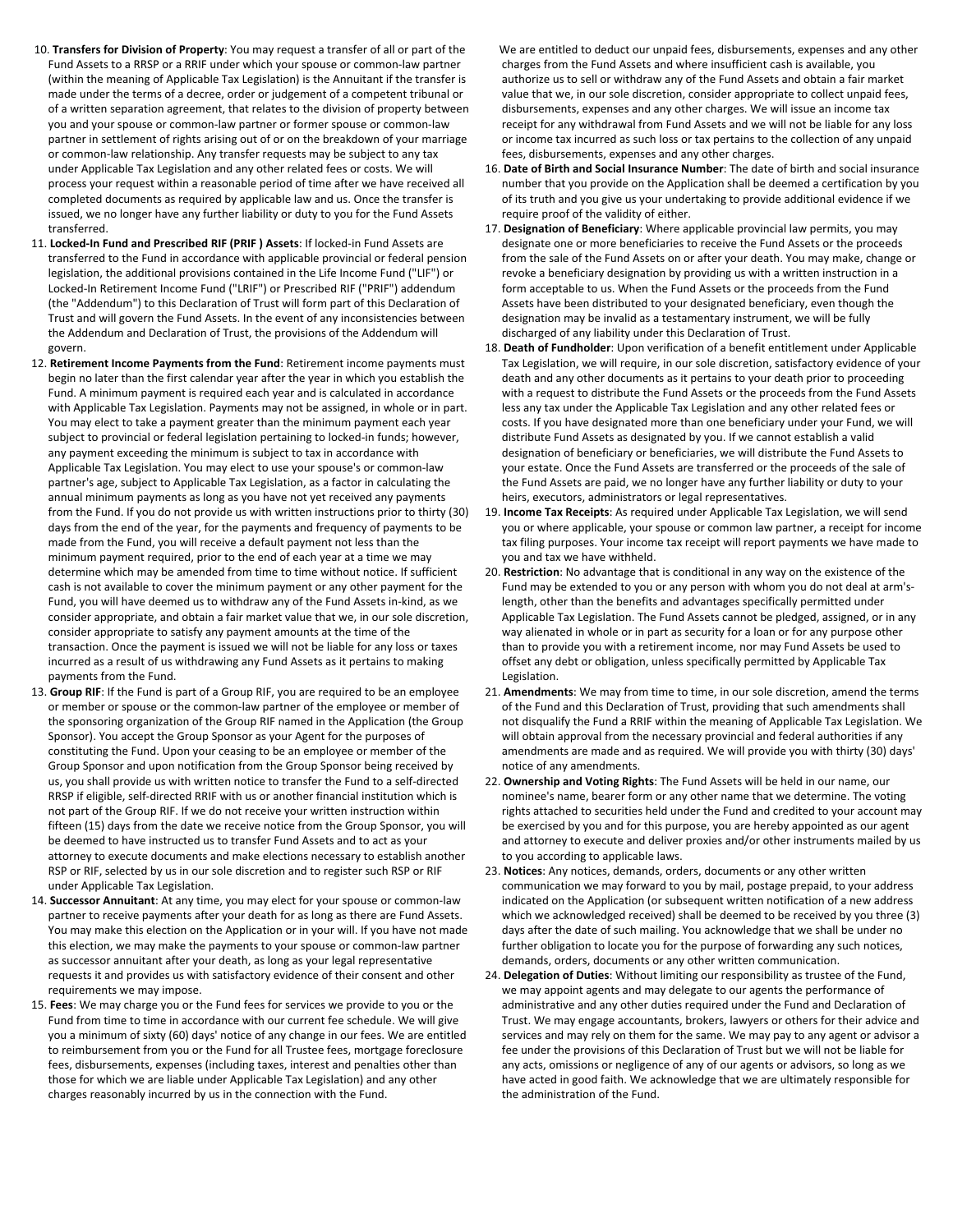- 25. **Liability of Canadian Western Trust Company**: We are not responsible for valuing Fund Assets that are not publicly traded on a stock exchange recognized within the Applicable Tax Legislation. We, our officers, employees and agents shall be indemnified by you and the Fund directly and from Fund Assets against all expenses, liabilities, claims, demands or penalties (other than those for which we are liable under Applicable Tax Legislation) arising out of or in respect of the Fund and the Fund Assets. We, our officers, employees and agents will accept or representative. We will not be liable for any expense, liability, claim, demands, taxes, damages, losses, or penalties (other than those for which we are liable under Applicable Tax Legislation) imposed on us or the Fund as a result of us acting in good faith on your authority or the authority of your agent, dealer or representative. We will not be liable for any Charges incurred in performing our duties under the Fund, the Declaration of Trust or any additional terms and conditions which may apply to the Fund under applicable law in connection with any transfers received by the Fund, unless caused by willful misconduct or gross negligence by us, our officers, employees or agent.
- 26. **Indemnification**: You, your heirs, executors, administrators or legal representatives and each beneficiary under the Fund will at all times indemnify the trustee, its directors, officers, employees and agents and their respective heirs, executors, administrators, personal representatives, successors and assigns and our agents directly and out of Fund Assets for any taxes, interest, penalties or

 charges levied or imposed on us in respect of the Fund, costs incurred in performing our duties under this Declaration of Trust or any losses incurred by the Fund as a result of any loss or diminution of the Fund Assets, purchases, sales, or retention of any investments, payments or distributions out of the Fund made according to these terms and conditions, or acting or declining to act on any instructions given to us, whether by you, a person designated by you or any person purporting to be you or the person designated by you.

- investment instructions made in good faith by you or your authorized agent, dealer 27. **Successor Trustee**: We may resign as the trustee of the Fund and be discharged from all duties and liabilities under this Declaration of Trust by giving thirty (30) days written notice to you. If you do not appoint a successor trustee within ten (10) days of our written notice, we may appoint a successor trustee for the Fund. Upon our resignation we will provide the successor trustee with all conveyances, transfers and further assurances that may be required to give effect to the appointment of the successor trustee.
	- 28. **Governing Law**: The terms of the Fund will be construed, administered and enforced according to the laws of the Province of British Columbia and the federal laws of Canada applicable in British Columbia.
	- 29. **Binding**: The terms of this Declaration of Trust will be binding on your heirs, executors, administrators or legal representatives and permitted assigns and our successors and assign.

#### **Canadian Western Trust Company Self-Directed Tax-Free Savings Account - Declaration of Trust**

- Canadian Western Trust Company is a trust company incorporated under the laws of Canada. (The words "us", "our" and "we" are also used in this Declaration of Trust to refer to Canadian Western Trust Company,) "You" (the account "holder") are the person who has completed the application form (the "Application") to which this Declaration of Trust is attached. Within this Declaration of Trust we use the word "agent" when referencing "agent for the trustee" and " Agent " when referencing "Agent for employee of group TFSA". We agree to act as trustee for your self-directed tax-free savings account created pursuant to the Application and this Declaration of Trust (the "TFSA") in accordance with the terms and conditions set out below:
- 1.**Registration:** We will file an election to register the TFSA under the *Income Tax Act*  (Canada) (the "Act") and any applicable income tax legislation of a province of Canada (collectively, "Applicable Tax Legislation"). If registered, the TFSA will be a "qualifying arrangement" and you will be known for the purposes of the Applicable Tax Legislation as the "Holder" of the TFSA.
- 2. **Purpose of the TFSA:** The primary purpose of the TFSA is to accumulate and invest funds for savings and investment purposes. The TFSA will be maintained for the exclusive benefit of you as the Holder, except as provided under Clauses 19 and 22. While you are the Holder of the TFSA, only we and you have rights relating to the amount and timing of distributions and the investing of funds.
- 3. **Compliance:** The TFSA shall, at all times, comply with all relevant provisions of Applicable Tax Legislation. You are bound by the terms and conditions imposed under Applicable Tax Legislation.
- 4. **Contributions:** Deposits to the TFSA made by you according to this Declaration of Trust and the Applicable Tax Legislation will be called the "Contributions". Only you may make Contributions to the TFSA. Contributions may be cash, securities, mutual funds or other property. We will hold the Contributions and any income or gains from them, in trust for you. We will invest and reinvest such income or gains accumulated in accordance with the instructions provided by you. These amounts, together with any amounts transferred to the TFSA under section 12 below, will be called the "TFSA Assets". The trustee is not responsible for determining whether the aggregate of all Contributions made by you to the TFSA in respect of a year exceeds the maximum amount that is permitted to be contributed to the TFSA in respect of the year.
- 5. **Investments:** TFSA Assets will be invested and reinvested from time to time in accordance with your investment instructions or those of your assigns as set out in Clause 22 (if applicable). Investment instructions must comply with requirements imposed by us in our sole discretion. Your TFSA will not be limited to investments authorized by law governing the investments of property held in trust other than the investment rules imposed by the Act for a TFSA. We will only act on your instructions if they are in a form acceptable to us and are accompanied by related documents as required by us, in our sole discretion. We may accept and act on any investment instructions, which we believe, in good faith, to be given by you. We may be entitled to a fee for any cash deposited in an account at Canadian Western Bank or for any investments made with Canadian Western Bank or, if requested by you, another financial institution, and if so, such a fee shall accrue to us. If we do not have any instructions from you at the time we receive a cash Contribution, we will deposit your cash Contribution in an interest bearing account with us or Canadian Western Bank.
- 6. **Non-Qualified Investments and Excess Contributions:** We will exercise the care, diligence and skill of a reasonably prudent person to minimize the possibility of a non-qualified investment being held or acquired by the TFSA. You are solely responsible for any tax, interest or penalties (collectively, the "Charges") imposed under Applicable Tax Legislation or by any other provincial or federal regulatory authorities as it pertains to the Contributions and investments in the TFSA (other than those for which we are liable under Applicable Tax Legislation). If the TFSA becomes liable for any Charges, you will be deemed to have authorized us to sell or withdraw any of the TFSA Assets and obtain a fair market value that we, in our sole discretion, consider appropriate to pay any Charges to the TFSA and we will issue notice to you as prescribed under the Act in respect of any such transaction. We will not be liable for any loss or income taxes incurred as it pertains to the collection of unpaid Charges. It is your sole responsibility to provide appropriate documents supporting the fair market value of TFSA Assets not publicly traded on a recognized stock exchange within the meaning of Applicable Tax Legislation. Furthermore, we may deem TFSA Assets as worthless and remove them from the TFSA if you cannot provide documents supporting their fair market valuation as we may impose.
- 7. **Accounting:** We will maintain records relating to the TFSA reflecting the following: a. Contributions to the TFSA;
	- b. Name, amount and cost of investments purchased or sold by the TFSA;
	- c. Purchases and sales of investments we hold for you in the TFSA;
	- d. Any income or loss earned or incurred by the TFSA;
	- e. Withdrawals, transfers and any other payments from the TFSA; and f. The balance of the TFSA.
- 8. **Statements:** We will issue statements for the TFSA at least once annually or more frequently as determined by us, in our sole discretion. Should there occur full or partial nonpayment of fees referred to in Clause 16 hereof, we may, in our sole discretion, cease the issue of statements for the TFSA.
- 9. **Income Tax Reporting Receipts:** As required under Applicable Tax Legislation, we will send you a receipt for income tax reporting purposes. Your income tax reporting receipt will report Contributions we have received and payments we have made to you. It is your sole responsibility to ensure you do not exceed the maximum allowable contributions permitted each year under Applicable Tax Legislation.
- 10. **Withdrawals:** Upon receipt of your written instructions to withdraw all or a part of the TFSA Assets, or the written instructions of your assigns under Clause 22, we will pay you or your assigns as the case may be an amount less tax under Applicable Tax Legislation, if any, and any other related fees or costs. Prior to us processing your written instructions, you will ensure sufficient cash is in the TFSA to cover the amount requested or you will withdraw an investment(s) in-kind, equal to the fair market value at the time of the transaction. We will issue notice to you as prescribed under the Act in respect of any such transaction. Once the withdrawal is issued and notice provided, we no longer have any further liability or duty to you for the TFSA Assets that you have withdrawn.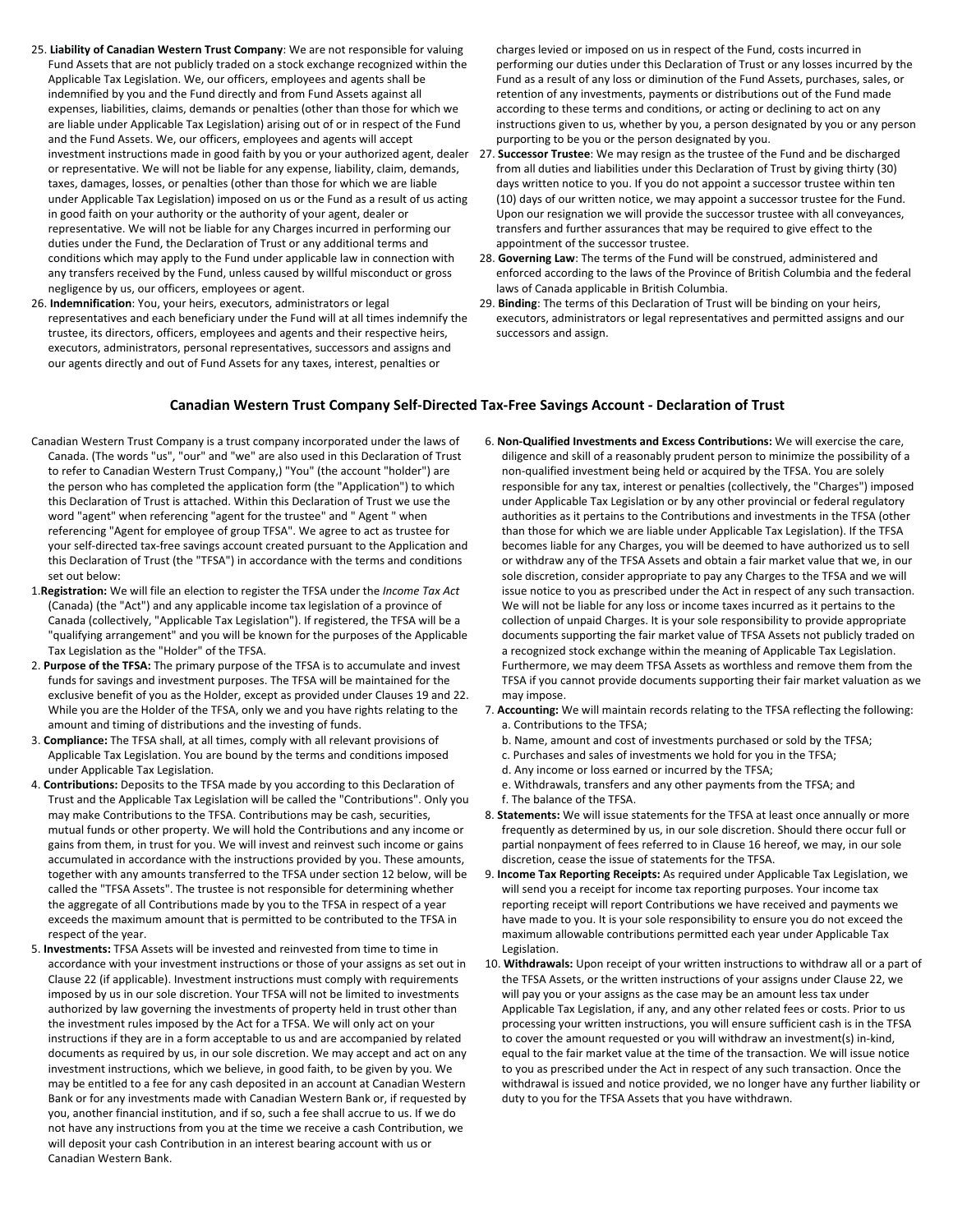- 11. **Refunds of Excess Contributions:** You may send us written instructions to refund an amount to reduce the taxes otherwise payable under Part XI.01 of the *Income Tax Act* (Canada*)* relating to Contributions that exceed the limits permitted under Applicable Tax Legislation. Prior to us processing your written instructions, you will ensure sufficient cash is in the TFSA to cover the amount requested or we will refund an investment in-kind equal to the fair market value at the time of the transaction. We will issue notice to you as prescribed under the Act in respect of any such transaction. Once the refund is issued and the notice provided, we no longer have any further liability or duty to you for the TFSA Assets that have been refunded.
- 12. **Transfers to the TFSA:** You may request a transfer of amounts to the TFSA from another TFSA of yours.. The trustee may, in its sole discretion refuse to accept the property into the TFSA for any reason whatsoever and authorizes to transfer out of the TFSA to the Holder, without notice, any property of the TFSA the trustee believes is not or may not be a Qualified Investment. The terms and conditions of the TFSA will be subject to any additional terms or conditions that may be required to complete the transfer according to applicable law.
- 13. **Transfers from the TFSA:** You, or your assigns under Clause 22 (if applicable), may request a transfer of all or part of the TFSA Assets to a TFSA that is registered under Applicable Tax Legislation under which you are the Holder. All transfer requests may be subject to tax under Applicable Tax Legislation and any other related fees or costs. We will process your transfer request within a reasonable period of time after we have received all completed documents as required by us and applicable law. Once the transfer is issued, we no longer have any further liability or duty to you for the TFSA Assets transferred.
- 14. **Transfers for Division of Property:** You may request a transfer of all or part of the TFSA Assets to a TFSA or under which your spouse or common-law partner (within the meaning of Applicable Tax Legislation) is the Holder if the transfer is made under the terms of a decree, order or judgment of a competent tribunal, or of a written separation agreement, that relates to the division of property between you and your spouse or common-law partner or former spouse or common-law partner in settlement of rights arising out of or on the breakdown of your marriage or common-law partnership. Any transfer requests may be subject to any tax under Applicable Tax Legislation and any other related fees or costs. We will process your request within a reasonable period of time after we have received all completed documents as required by applicable law and us. Once the transfer is issued, we no longer have any further liability or duty to you for the TFSA Assets transferred.
- 15. **Group TFSA:** If the TFSA is part of a Group TFSA, you are required to be an employee or member, or the spouse or common-law partner of the employee or member, of the sponsoring organization of the Group TFSA named in the Application (the "Group Sponsor"). You accept the Group Sponsor as your agent for the purposes of constituting the TFSA. Upon your ceasing to be an employee or member of the Group Sponsor and upon notification from the Group Sponsor being received by us, the following will apply:

a. We will not accept further contributions to this TFSA; and

b. You shall provide us with written notice to transfer the TFSA to a self-directed TFSA with us or another financial institution which is not part of the Group TFSA. If we do not receive your written instructions within fifteen (15) days from the date we receive notice from the Group Sponsor, you will be deemed to have instructed us to transfer TFSA Assets and to act as your attorney to execute documents and make elections necessary to establish another TFSA, selected by us in your sole discretion and to apply for registration of such TFSA under Applicable Tax Legislation.

- 16. **Fees:** We may charge you or the TFSA fees for services we provide to you or the TFSA from time to time in accordance with our current fee schedule. We will give you a minimum of sixty (60) days' notice of any change in our fees. We are entitled to reimbursement from you or the TFSA for all Trustee fees, mortgage foreclosure fees, disbursements, expenses (including taxes, interest and penalties other than those for which we are liable under Applicable Tax Legislation) and any other charges reasonably incurred by us in connection with the TFSA. We are entitled to deduct our unpaid fees, disbursements, expenses and any other charges from the TFSA Assets and where insufficient cash is available, you authorize us to sell or withdraw any of the TFSA Assets and obtain a fair market value that we, in our sole discretion, consider appropriate to collect unpaid fees, disbursements, expenses and any other charges. We will issue notice to you as prescribed in the Act in respect of any withdrawals from the TFSA Assets and we will not be liable for any loss or income tax incurred as such loss or tax pertains to the collection of any unpaid fees, disbursements, expenses and any other charges.
- 17. **Social Insurance Number:** The social insurance number that you provide on the Application shall be deemed a certification by you of its truth and you give us your undertaking to provide additional evidence if we require the proof of its validity
- 18. **Designation of Beneficiary:** Where applicable provincial law permits, you may designate one or more beneficiaries to receive the TFSA Assets or the proceeds from the sale of the TFSA Assets on or after your death. You may make, change or revoke a beneficiary designation by providing us with a written instruction in a form acceptable to us. When the TFSA Assets or the proceeds from the TFSA Assets have been distributed to your designated beneficiary, even though the designation may be invalid as a testamentary instrument, we will be fully discharged of any liability under this Declaration of Trust.
- 19. **Death of a TFSA Holder:** Upon verification of a benefit entitlement under Applicable Tax Legislation, we will require, in our sole discretion, satisfactory evidence of your death and any other documents as it pertains to your death prior to proceeding with a request to distribute the TFSA Assets or the proceeds from the TFSA Assets less any tax under the Applicable Tax Legislation and any other related fees or costs. If you have designated more than one beneficiary under your TFSA, we will distribute TFSA Assets as designated by you. If we cannot establish a valid designation of beneficiary or beneficiaries, we will distribute the TFSA Assets to your estate. Once the TFSA Assets are transferred or the proceeds of the sale of the TFSA Assets are paid, we no longer have any further liability or duty to your heirs, executors, administrators or legal representatives.
- 20. **Ownership and Voting Rights:** The TFSA Assets will be held in our name, our nominee's name, bearer form or any other name that we determine. The voting rights attached to securities held under the TFSA and credited to your account may be exercised by you and for this purpose, you are hereby appointed as our agent and attorney to execute and deliver proxies and/or other instruments mailed by us to you according to applicable laws.
- 21. **Notices:** Any notices, demands, orders, documents or any other written communication we may forward to you by mail, postage paid, to your address indicated on the Application (or subsequent written notification of a new address which we acknowledge received) shall be deemed to be received by you (3) days after such mailing. You acknowledge that we shall be under no further obligation to locate you for the purpose of forwarding any such notices, demands, orders, documents or any other written communication.
- 22. **Restrictions and Security for Indebtedness:** No advantage that is conditional in any way on the existence of the TFSA may be extended to you or any person with whom you do not deal at arm's-length, other than the benefits and advantages specifically permitted under Applicable Tax Legislation. The TFSA is prohibited from borrowing money or other property for purposes of the TFSA. The TFSA Assets may be pledged or assigned as security for indebtedness in whole or in part in accordance with the provisions of subsection 146.2(4) of the Act.
- 23. **Amendments:** We may from time to time, in our sole discretion, amend the terms of the TFSA and this Declaration of Trust, providing that such amendments shall not disqualify the TFSA as a qualifying arrangement within the meaning of Applicable Tax Legislation. We will obtain approval from the necessary provincial and federal authorities if any amendments are made and as required. We will provide you with thirty (30) days' notice of any amendments.
- 24. **Delegation of Duties:** Without limiting our responsibility as trustee of the TFSA, we may appoint agents and may delegate to our agents the performance of administrative and any other duties required under the TFSA and Declaration of Trust. We may engage accountants, brokers, lawyers or others for their advice and services and may rely on them for the same. We may pay to any agent or advisor a fee under the provisions of this Declaration of Trust but we will not be liable for any acts, omissions or negligence of any of our agents or advisors so long as we have acted in good faith. We acknowledge that we are ultimately responsible for the administration of the TFSA.
- 25. **Liability of Canadian Western Trust Company:** We are not responsible for valuing TFSA Assets that are not publicly traded on a stock exchange recognized within the Applicable Tax Legislation. We, our officers, employees, and agents shall be indemnified by you and the TFSA directly from TFSA Assets against all expenses, liabilities, claims, demands or penalties (other than those for which we are liable under Applicable Tax Legislation) arising out of or in respect of the TFSA and the TFSA Assets. We, our officers, employees, and agents will accept investment instruction made in good faith by you or your authorized agent, dealer, or representative. We will not be liable for any expense, liability, claim, demands, taxes, damages, losses or penalties (other than those for which we are liable under Applicable Tax Legislation) imposed on us or the TFSA as a result of us acting in good faith on your authority or the authority of your authorized agent, dealer or representative. We will not be liable for any Charges incurred in performing our duties under the TFSA, the Declaration of Trust or any additional terms and conditions which may apply to the TFSA under applicable law in connection with any transfers by the TFSA, unless caused by willful misconduct or gross negligence by us, our officers, employees or agents.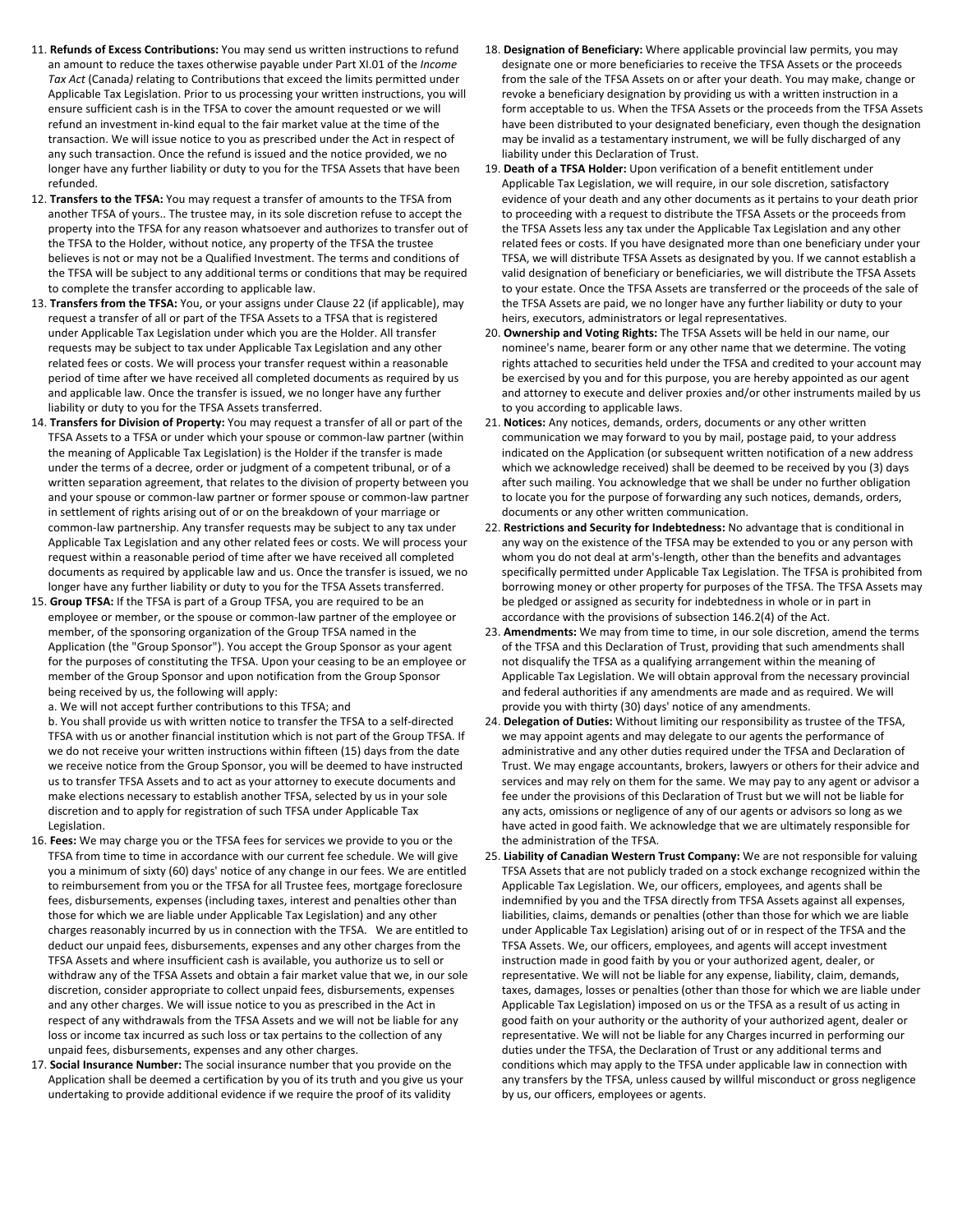- 26. **Indemnification:** You, your heirs, executors, administrators, legal representatives or assigns and each beneficiary under the TFSA will at all times indemnify the trustee, its directors, officers, employees and agents and their respective heirs, executors, administrators, personal representatives, successors, assigns and our agents directly and out of the TFSA Assets for any taxes, interest, penalties or charges levied or imposed on us (other than those for which we are liable under Applicable Tax Legislation) in respect of the TFSA, costs incurred in performing our duties under this Declaration of Trust or any losses incurred by the TFSA as a result of any loss or diminution of the TFSA Assets, purchases, sales, or retention of any investments, payments or distributions out of the TFSA made according to these terms and conditions, or acting or declining to act on any instructions given to us, whether by you, a person designated by you or any person purporting to be you or the person designated by you.
- 27. **Successor Trustee:** We may resign as the trustee of the TFSA and be discharged from all duties and liabilities under this Declaration of Trust by giving thirty (30) days written notice to you. If you do not appoint a successor trustee within ten (10) days of our written notice, we may appoint a successor trustee for the TFSA. Upon our resignation we will provide the successor trustee with all conveyances, transfers and further assurances that may be required to give effect to the appointment of the successor trustee.
- 28. **Governing Law:** The terms of the TFSA will be construed, administered and enforced according to the laws of the Province of British Columbia and the federal laws of Canada applicable in British Columbia.
- 29. **Binding:** The terms of this Declaration of Trust will be binding on your heirs, executors, administrators or legal representatives and permitted assigns and our successors and assigns.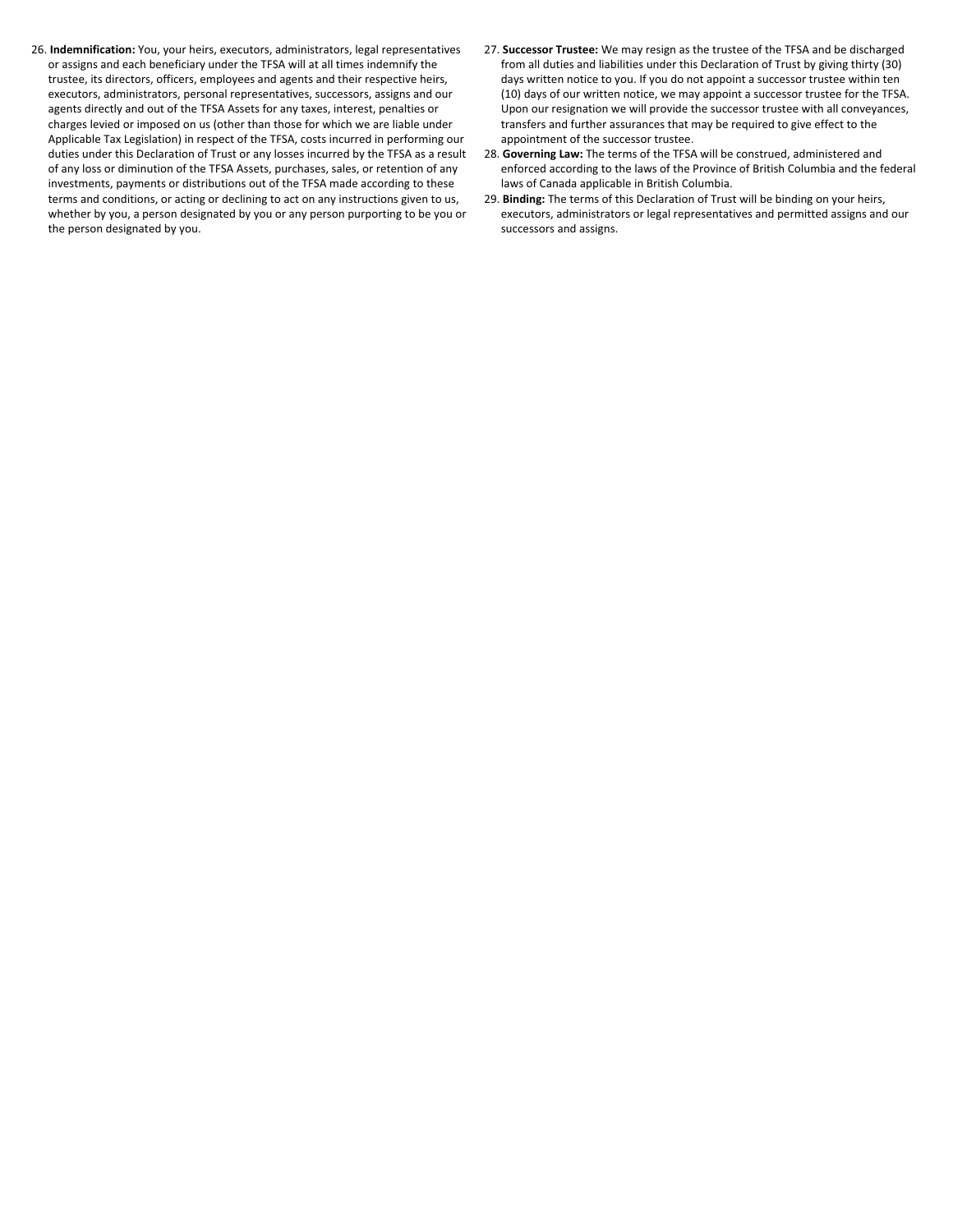# ARM'S LENGTH MORTGAGE INVESTMENT AUTHORIZATION AND ACKNOWLEDGEMENT FORM

*required for mortgages in British Columbia only*

Section 1: Agreement and Acknowledgement by Planholder

#### To: **Canadian Western Trust Company ("CWT")**

I acknowledge that the mortgage fees charged by the Trustee are not pro-rated and are not based on the amount of activity, value, quality or standing of mortgage.

I have received a copy of the Trustee guidelines regarding arm's length mortgages and the current fee schedule.

I confirm that I am the planholder, annuitant or account holder (the "Planholder") of the self-directed registered plan, fund or account (the "Plan") issued by CWT as provided in the attached Declaration of Trust and in accordance with the terms of the Plan, hereby authorize CWT to enter into mortgages on my behalf, generally and from time to time as I may direct, as follows:

(i) contributory mortgages; and

(ii) first, second and third mortgages (collectively, "Mortgages")

| on the date indicated below. |                       |
|------------------------------|-----------------------|
| <b>Annuitant Name</b>        | Date                  |
| Signature                    | <b>Account Number</b> |
| <b>Witness Name</b>          | Date                  |
| Signature                    |                       |

#### Section 2: Acknowledgement by CWT

CWT hereby acknowledges that, in its capacity as trustee of the Plan, and will enter into Mortgages on behalf of the Plan, and on the direction of the Planholder, all in accordance with the Declaration of Trust in respect of the Plan.

#### **Canadian Western Trust Company**

Signature

Per Date of the Date of the United States of the United States of the United States of the Date of the United States of the United States of the United States of the United States of the United States of the United States

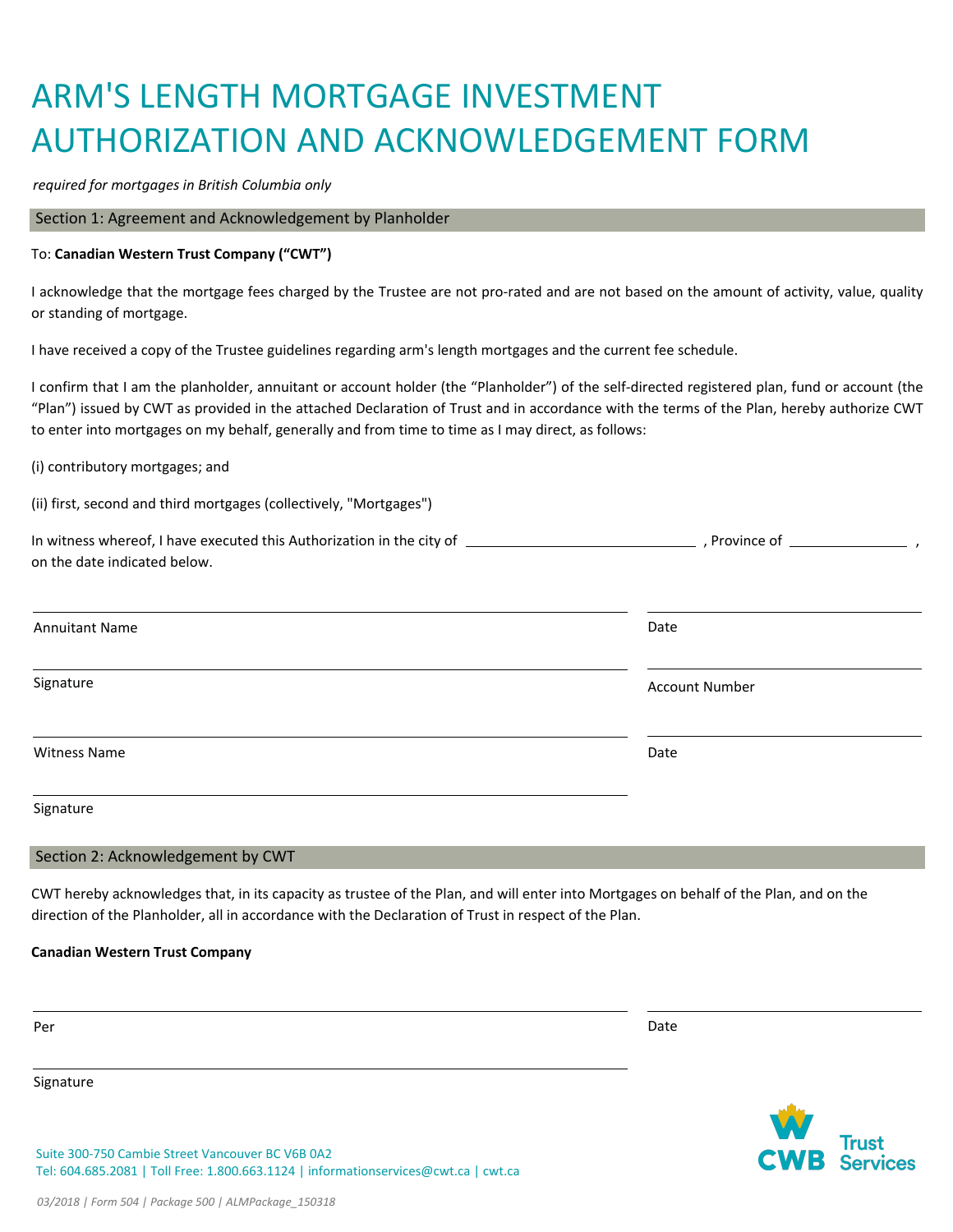# SOLICITOR'S CERTIFICATE OF DISCLOSURE AND UNDERTAKING REGARDING ARM'S-LENGTH MORTGAGES AS INVESTMENTS IN A REGISTERED PLAN

### I, , of the firm of practicing in the City of the City of the City of the City of the City of the City of the City of the City of the City of the Number of, the City of the City of the City of the City of the City of the City of the City of the City of the the appropriate box(es) if applicable and complete): □ I have disclosed to the lender/investor that I do not represent him/her and cannot protect his/her interests in connection with the transaction □ I have advised the lender/investor to seek independent legal advice, in accordance with the Rules of Professional Conduct of the Law Society of this province The lender/investor, namely  $\Box$  Both the mortgagor and the lender/investor named above; in favour of Canadian Western Trust Company in trust for RRSP/RRIF Number  $\Box$  I have no interest, direct or indirect, in the mortgage or the property I understand that Canadian Western Trust Company (CWT), will, upon receipt of a duly executed "Mortgage Direction and Undertaking" from the lender/investor, advance funds to me, in trust, from the lender/investor's Registered Retirement Saving Plan or Registered Retirement Income Fund. I undertake to hold these funds in escrow until registration on the appropriate Land Title Register of a valid and enforceable (rank) mortgage on the property described above. I further undertake to provide CWT with a copy of the mortgage, duly registered, within 30 days of the advance of the funds to the mortgagor. I acknowledge that this Certificate of Disclosure and Undertaking is a requirement of CWT intended for the sole use and benefit of the lender/investor and further declare that I am not acting for CWT, that I am not taking instructions from CWT, and that CWT or their affiliates have no obligation towards me or the mortgagor in connection with this transaction. If the transaction contemplated is not completed, I undertake to return the funds to CWT, for deposit in the lender/investor RRSP. Signed this day of , 20 . Solicitor's Signature  $\Box$  The mortgagor, namely I have read the foregoing and I am satisfied with its content. I understand that this certificate is required by CWT for my benefit only and that CWT makes no representation as to the veracity and/or accuracy of its content nor has any obligation to make any verification or investigation in this regard. Section 1: Agreement and Acknowledgement to prepare and register a  $\Box$  First  $\Box$  Second  $\Box$  Third mortgage on the following property:

| Signed this                                                                                                                             | day of | -20                 |
|-----------------------------------------------------------------------------------------------------------------------------------------|--------|---------------------|
| Lender/Investor Signature                                                                                                               | Date   |                     |
| Suite 300-750 Cambie Street Vancouver BC V6B 0A2<br>Tel: 604.685.2081   Toll Free: 1.800.663.1124   informationservices@cwt.ca   cwt.ca |        | <b>CWB Services</b> |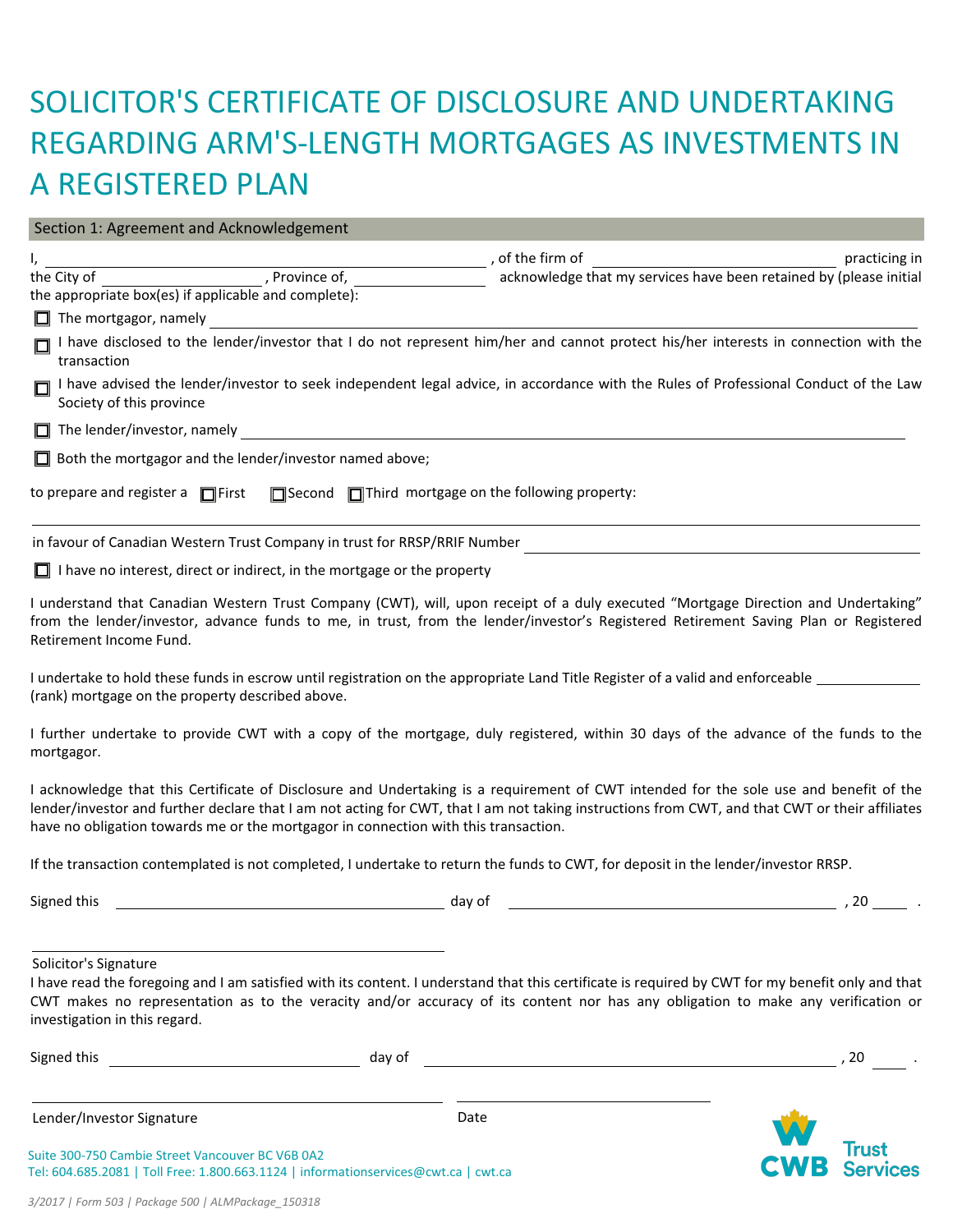# ARM'S LENGTH MORTGAGE RENEWAL

# Mortgagor Legal Description Section 2: Civic Address Information Address and the control of the City of the City of the City of the City of the City of the City of the City of the City of the City of the City of the City of the City of the City of the City of the City of the City of the Section 3: Terms and Conditions Balance at Maturity Payment Frequency **New Maturity Date** Mortgagee Name Signature Mortgagor Name Signature Mortgagee Name Signature Mortgagor Name Signature Section 1: Client Information Mortgagee Postal Code Interest Rate Payment Mortgagee Account Number Mortgagee Account Number Date Date Date Date



Suite 300-750 Cambie Street Vancouver BC V6B 0A2 Tel: 604.685.2081 | Toll Free: 1.800.663.1124 | informationservices@cwt.ca | cwt.ca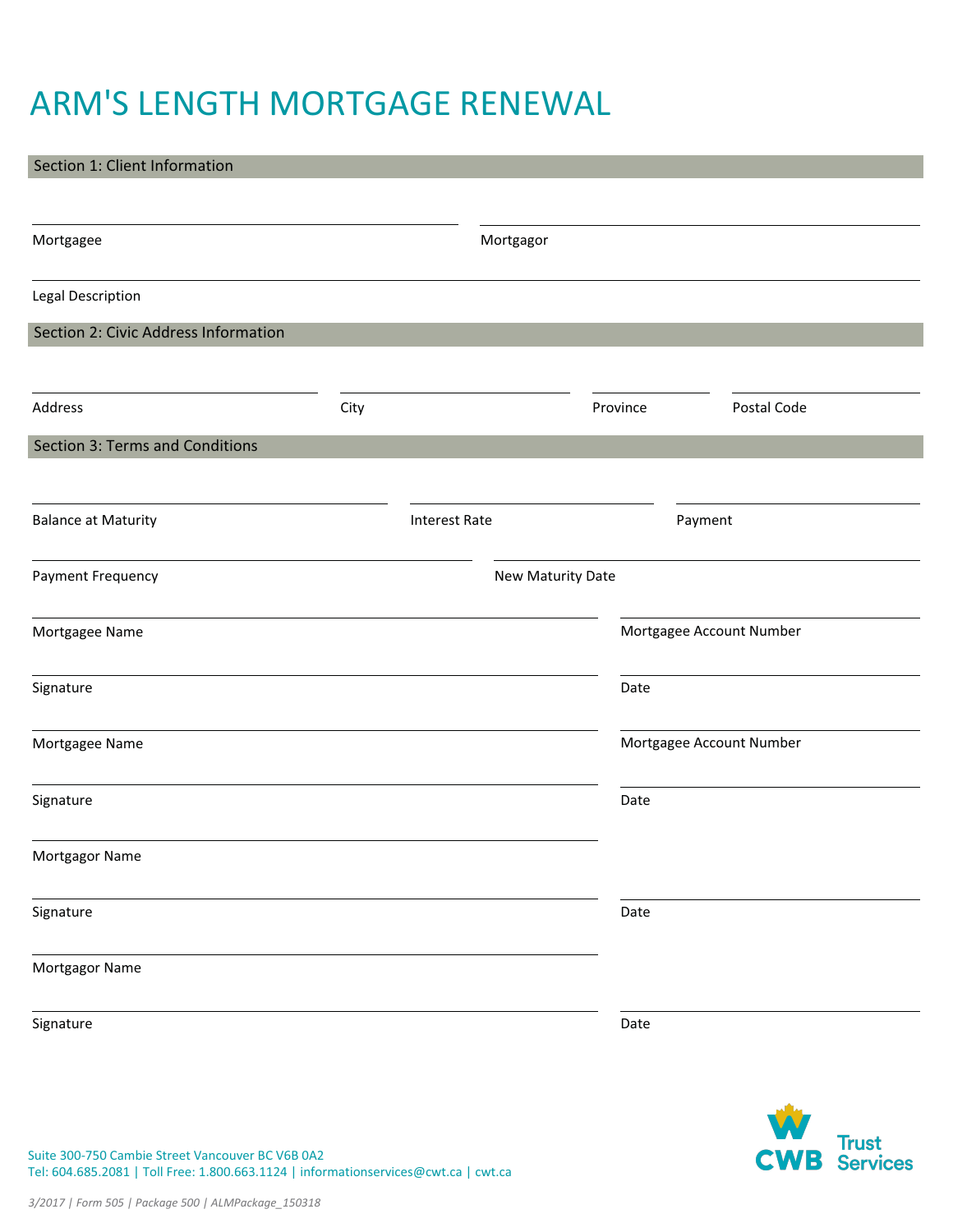# ARM'S LENGTH MORTGAGE PAY-OUT STATEMENT

| Section 1: Client Information                                                                                                                                                                                                  |                             |                      |
|--------------------------------------------------------------------------------------------------------------------------------------------------------------------------------------------------------------------------------|-----------------------------|----------------------|
|                                                                                                                                                                                                                                |                             |                      |
| Mortgagor(s)                                                                                                                                                                                                                   | <b>Account Number</b>       | Date                 |
| <b>Security Address</b>                                                                                                                                                                                                        |                             |                      |
| Section 2: Payout Information                                                                                                                                                                                                  |                             |                      |
| Principal Balance as at (Date)                                                                                                                                                                                                 | <b>Principal Balance</b>    |                      |
| Accrued Interest from (Date)                                                                                                                                                                                                   | <b>Interest Amount</b>      |                      |
|                                                                                                                                                                                                                                | Fees Payable                |                      |
|                                                                                                                                                                                                                                | Late Interest Charge        |                      |
| Total Funds Required for Discharge as at (Date)                                                                                                                                                                                | <b>Total Funds Required</b> |                      |
| Per Diem Interest if paid thereafter                                                                                                                                                                                           |                             |                      |
| These funds are to be received at Canadian Western Trust, Mortgage Department by 1:00pm PST on the payout date or applicable per diem<br>charges apply. Please mail to:                                                        | Suite 300-750 Cambie Street |                      |
|                                                                                                                                                                                                                                | Vancouver, BC V6B 0A2       |                      |
| Funds should be payable to Canadian Western Trust in Trust for Account Number<br>prepared discharge or mortgage for execution by 'Canadian Western Trust Company'. A copy of this payout statement should also be<br>included. |                             | and must accompany a |
| After payout is completed, please ensure that a stop payment has been placed against any outstanding Pre-Authorized Payment.                                                                                                   |                             |                      |

Annuitant Signature

Date



Suite 300-750 Cambie Street Vancouver BC V6B 0A2 Tel: 604.685.2081 | Toll Free: 1.800.663.1124 | informationservices@cwt.ca | cwt.ca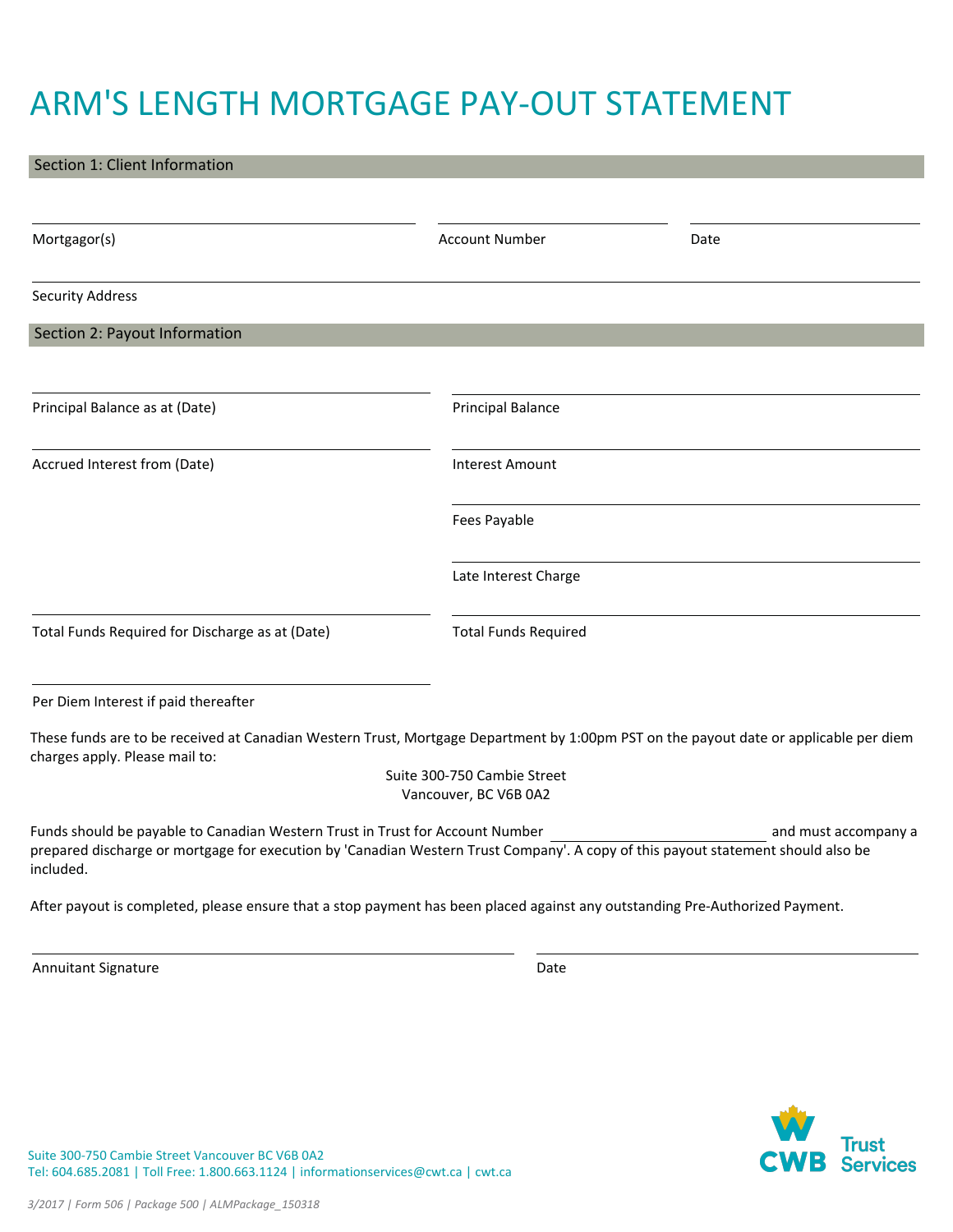# TO BE COPIED ON TO LAW FIRM LETTERHEAD

Date:

Canadian Western Trust Suite 300-750 Cambie Street Vancouver, BC V6B 0A2

Attention: Mortgage Department

RE:

| We are acting for |                                                                                           | (the "Borrower") in connection with the mortgage (the |
|-------------------|-------------------------------------------------------------------------------------------|-------------------------------------------------------|
| "Mortgage") dated | in the principal amount of                                                                | granted by the                                        |
|                   | Borrower to Canadian Western Trust Company, in trust, over the real property described as | (the                                                  |
| "Property").      |                                                                                           |                                                       |

Having reviewed the mortgage and made such other searches and investigations as we consider necessary or relevant, we are of the opinion that:

The mortgage was submitted for registration in the and Title Office on , 20 as instrument no and the contract of the contract of the contract of the contract of the contract of the contract of the contract of the contract of the contract of the contract of the contract of the contract of the contr

The aggregate face amount of all registered financial mortgages and charges over the Property ranking equally with or in priority to the Mortgage, plus the face amount of the Mortgage, is \$

The mortgage does not contain any provision that would have the effect of subordinating the Mortgage to any future or unregistered mortgage or charge over the Property or that would obligate the Mortgagee to subordinate the Mortgage to any such mortgage or charge.

Yours truly,

(NAME OF LAW FIRM)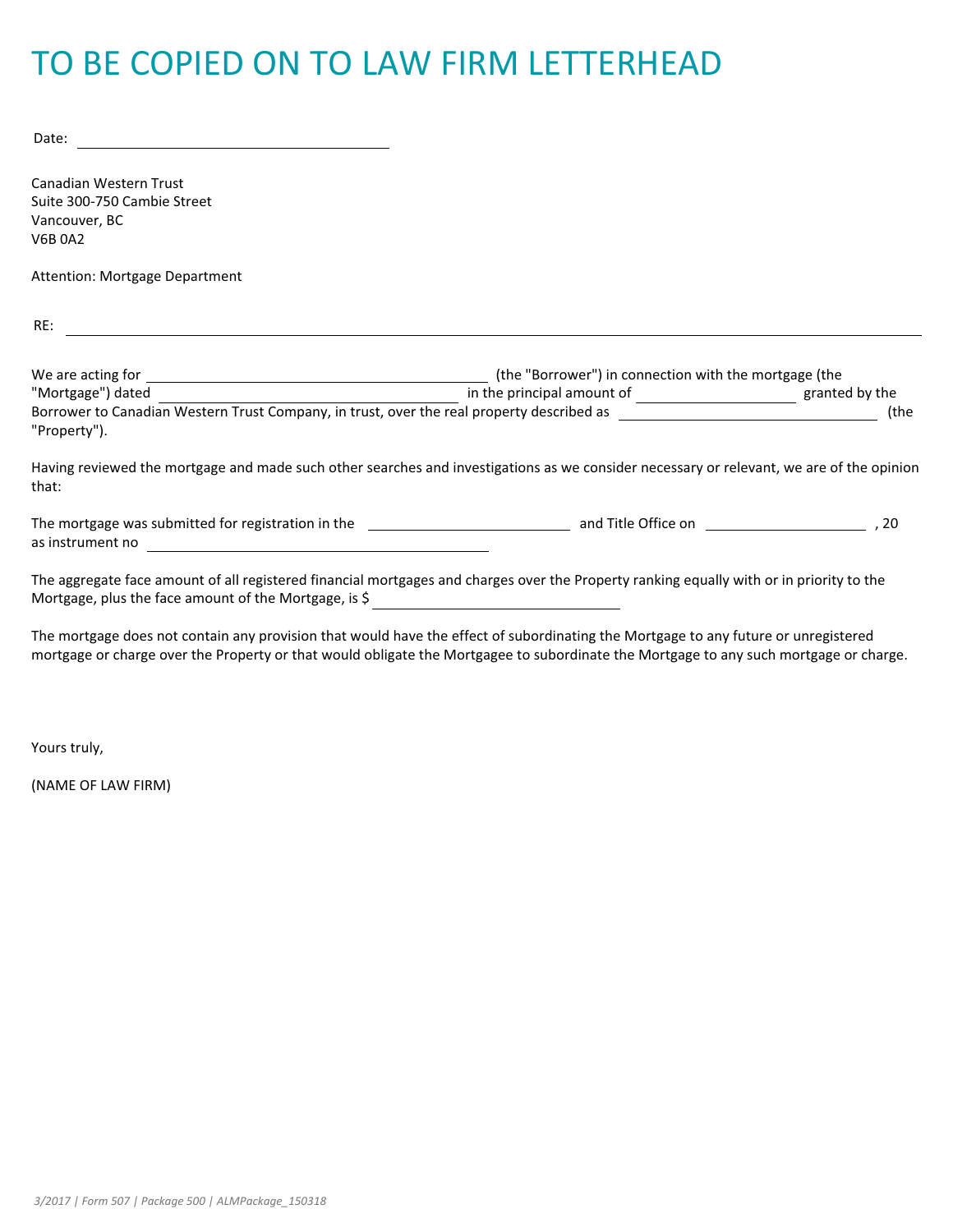# **Fee Schedule**

### Effective as of January 15, 2022

#### **ANNUAL ACCOUNT ADMINISTRATION**

#### Charged annually in arrears on the anniversary date of account opening

| If holding Exempt Market Products <sup>3</sup> or Mortgages\$150 |  |
|------------------------------------------------------------------|--|
|                                                                  |  |

1 Account types: RRSP, RRIF, LIF, LRIF, LIRA, LRSP, PRIF, RLSP, RLIF

2 If holding cash, GICs, FundSERV mutual funds or publicly traded securities

3 Also includes Mortgage Investment Corporations (Grandfathered)

4 Available to Canadian Residents only

#### **ACCOUNT ADMINISTRATION**

Charged per transaction unless otherwise noted

#### Full Withdrawal, Transfer or Deregistration

#### Partial Withdrawal, Transfer or Deregistration

#### RRIF/LIF/LRIF/PRIF/RLIF

| Scheduled payment changes (one free per year)\$50 |  |
|---------------------------------------------------|--|
|                                                   |  |
|                                                   |  |

#### Other Charges

#### **INVESTMENT ADMINISTRATION**

Charged per transaction unless otherwise noted

**Mortgages** 

#### Arm's Length Mortgages

| *Reduced fee if all required documents are submitted together  \$150 |  |
|----------------------------------------------------------------------|--|
|                                                                      |  |
|                                                                      |  |
|                                                                      |  |
|                                                                      |  |
|                                                                      |  |
| <b>Non-Arm's Length Mortgage</b>                                     |  |
|                                                                      |  |
|                                                                      |  |
|                                                                      |  |
|                                                                      |  |
| <b>Other Mortgage Fees</b>                                           |  |
| Confirmation of mortgage payouts and requests \$50                   |  |
|                                                                      |  |
| Manual payment by cheque (per account & per payment) \$5             |  |
| <b>Grandfathered Assets</b>                                          |  |
| <b>Mutual Funds</b>                                                  |  |
| Mutual fund holding fee (per quarter & per holding) \$50             |  |
|                                                                      |  |
|                                                                      |  |
| <b>Publicly Traded Securities<sup>5</sup></b>                        |  |
|                                                                      |  |
|                                                                      |  |
|                                                                      |  |
| <b>Exempt Market Securities</b>                                      |  |
|                                                                      |  |
|                                                                      |  |
|                                                                      |  |

5 These transaction fees do not include brokerage commissions/fees

Interest rates paid on cash balances and charged on overdrawn accounts are available at: **cwt.ca/rates/interest** 

#### Please Note

All fees are subject to applicable taxes. All fees may be revised from time to time at the sole discretion of CWB Trust Services. Unless otherwise indicated, all transaction and administration fees are charged at the time they are incurred. CWB Trust Services reserves the right to recover all out-of-pocket expenses, such as re-registration fees, etc. CWB Trust Services reserves the right to assess fees for extraordinary services not outlined in this schedule.

#### Suite 300–750 Cambie Street Vancouver BC V6B 0A2

Tel: 604.685.2081 | Toll Free: 1.800.663.1124 | informationservices@cwt.ca



#### **CWT.CA**